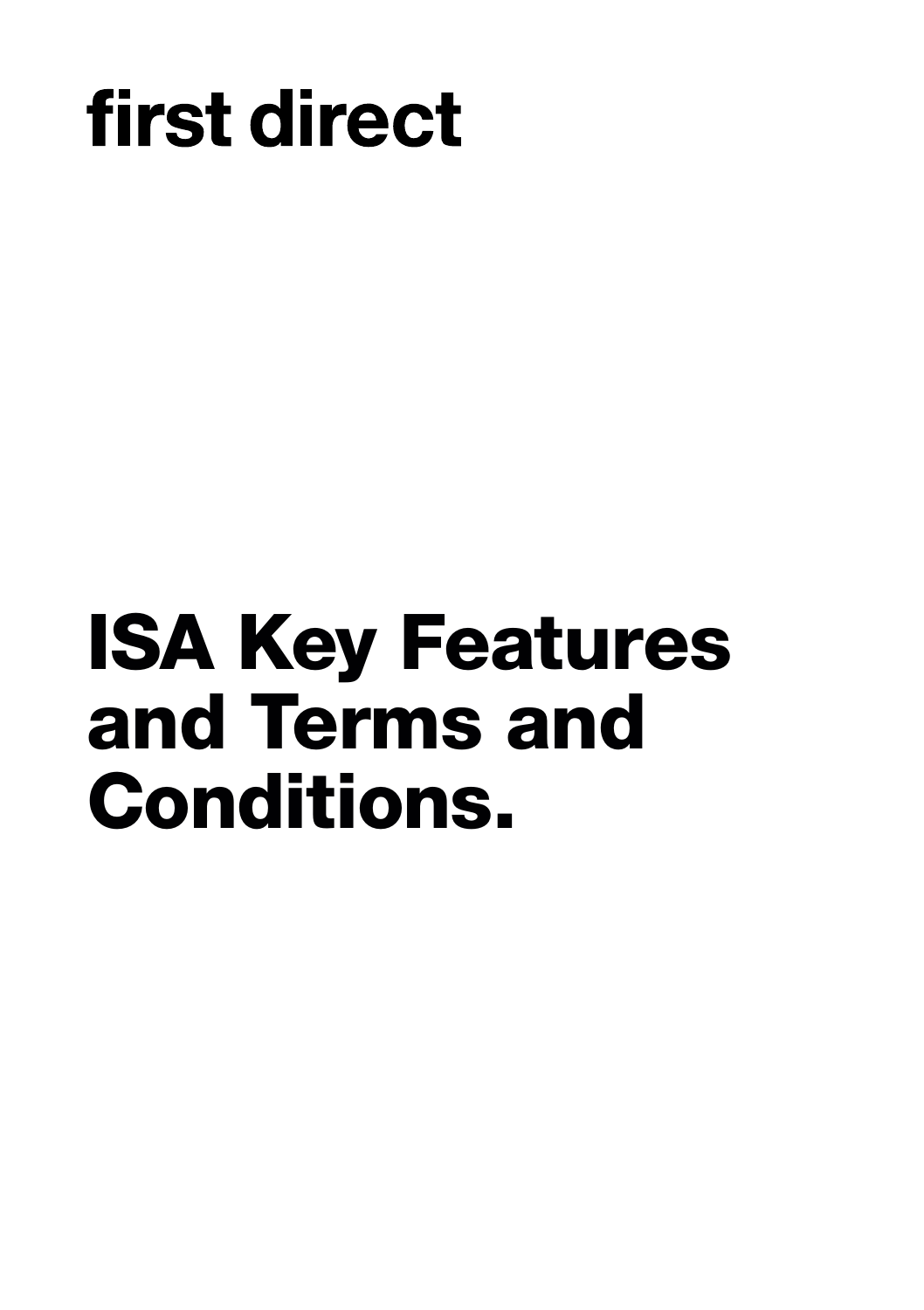# **Contents**

**Section 1 Key Features** for the **first direct** Cash ISA.

**Section 2 Terms and Conditions** for the **first direct** Cash ISA.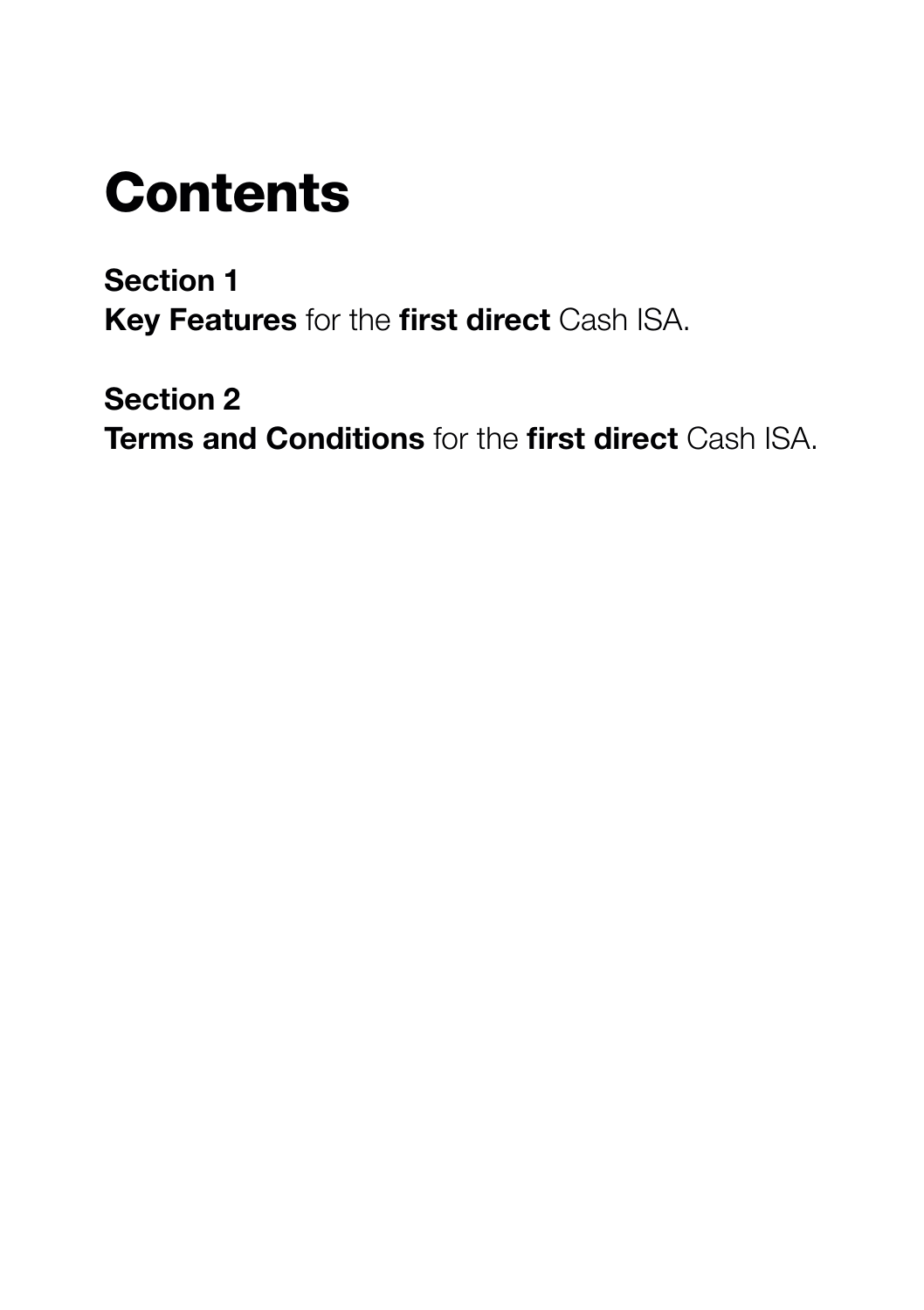# **Introduction.**

Because life is busy and financial decisions are becoming more complex, **first direct** seeks to clarify issues for you and present choices which we believe might meet your needs.

This brochure introduces **first direct**'s Cash ISA product and outlines the other options that are also available to you.

It is designed to provide you with sufficient information to decide if **first direct**'s Cash ISA meets your savings needs. We have included a section entitled 'Key Features of **first direct**'s Cash ISA', which we strongly recommend you read.

Although ISAs may be regarded as quite complex, we have tried to keep this brochure simple. However, if after reading it you feel you need further information about **first direct**'s Cash ISA, please call us on **03 456 100 100**† .

### **What is an ISA?**

An ISA is a tax efficient way of saving or investing as all income and capital gains arising within an ISA are exempt from any personal liability to UK Income Tax and Capital Gains Tax.

- There are four types of ISA:
- stocks and shares
- cash (this includes ISAs such as Help to Buy: ISAs and Flexible ISAs)
- innovative finance\*
- lifetime\*.

A payment by you into an ISA in any tax year is called a subscription. You can only subscribe to one of each type of ISA per tax year.

\*please note **first direct** do not offer an innovative finance ISA or a lifetime ISA.

### **How much can I subscribe to an ISA?**

Because of their tax advantages ISAs are subject to annual subscription limits. The ISA subscription limit for the current tax year is £20,000. This can be saved in any combination of the permitted ISAs.

Please note that each year all ISA providers are required to report details of ISA subscriptions made by their customers to HM Revenue & Customs (HMRC) so that HMRC can check that individuals do not exceed the limits. ISAs may be transferred to another ISA with the same or a different ISA provider. When an ISA is transferred in this way, the amount transferred is not a subscription and therefore does not count towards the subscription limits explained above.

ISAs can only be held in a sole name, jointly held ISAs are not permitted.

To maximise your ISA allowance, subject to the Terms and Conditions of the ISA product(s) you choose, you can invest a lump sum, make regular payments, or both into any combination of the permitted ISAs, up to your annual ISA allowance.

There's no commitment to tying up your money for a minimum investment period, however, the stocks and shares option must be viewed as a long term investment, ie: for at least five years.

#### **Remember that the value of shares can go down as well as up and you may not get back the amount you originally invested.**

You may make transfers between ISAs in the ways listed below – please check on any specific product terms before transferring an ISA. Please note that when transferring from one ISA to another, the amount transferred does not count towards the annual ISA subscription allowances:

- between ISAs of the same type
- between ISAs of different types
- current tax year subscriptions must be transferred in whole, but previous tax year(s) subscriptions can be transferred in whole or in part.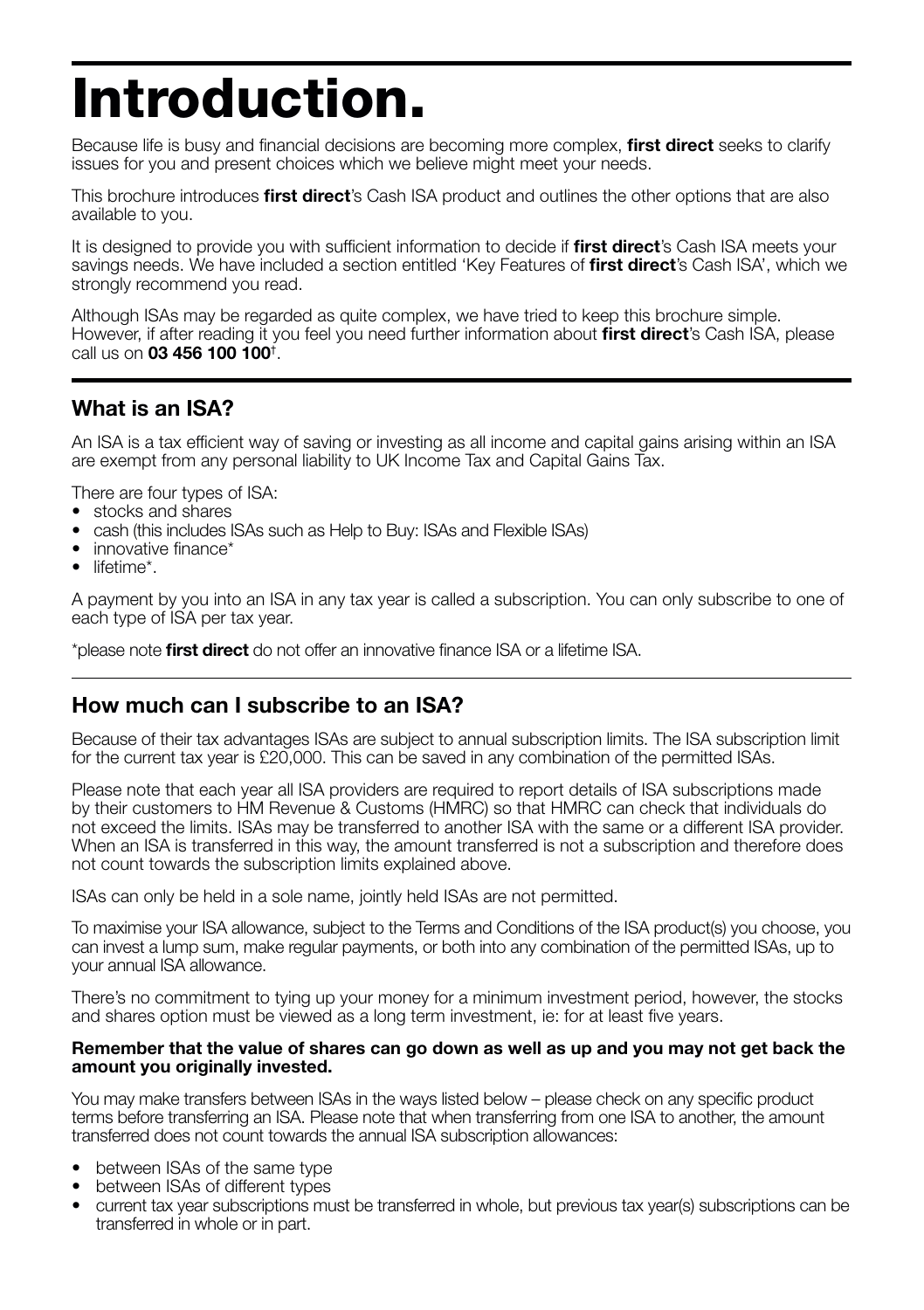# **Key Features.**



### **Key Features of first direct's Cash ISA.**

The Financial Conduct Authority is a financial services regulator. It requires us, **first direct**, to give you this important information to help you to decide whether our Cash ISA is right for you. You should read this document carefully so that you understand what you are buying, and then keep it safe for future reference.

### **Cash ISA.**

| <b>Summary Box.</b>                                                                  |                                                                                                                                                                                                                                                                                                                                                                                                                                                                                                                                                                                                                                                                                                                                                                                                                                                                                                                                                                                                                                                                                                                                            |
|--------------------------------------------------------------------------------------|--------------------------------------------------------------------------------------------------------------------------------------------------------------------------------------------------------------------------------------------------------------------------------------------------------------------------------------------------------------------------------------------------------------------------------------------------------------------------------------------------------------------------------------------------------------------------------------------------------------------------------------------------------------------------------------------------------------------------------------------------------------------------------------------------------------------------------------------------------------------------------------------------------------------------------------------------------------------------------------------------------------------------------------------------------------------------------------------------------------------------------------------|
| Account name.                                                                        | Cash ISA.                                                                                                                                                                                                                                                                                                                                                                                                                                                                                                                                                                                                                                                                                                                                                                                                                                                                                                                                                                                                                                                                                                                                  |
| What is the interest rate?                                                           | <b>Balance.</b> All balances.<br><b>Interest Rate</b> . 0.35% AER/Tax free.<br>Interest is variable, calculated daily and credited monthly.                                                                                                                                                                                                                                                                                                                                                                                                                                                                                                                                                                                                                                                                                                                                                                                                                                                                                                                                                                                                |
| Can first direct change the<br>interest rate?                                        | Yes, we can change the interest rate on this account in line with the<br>account's Terms and Conditions.                                                                                                                                                                                                                                                                                                                                                                                                                                                                                                                                                                                                                                                                                                                                                                                                                                                                                                                                                                                                                                   |
| What would the estimated<br>balance be after 12 months<br>based on a £1,000 deposit? | Initial Deposit. £1,000<br><b>Interest Rate</b> . 0.35% AER/Tax free.<br>Balance at end of 12 months £1,003.50.<br>For the purpose of this calculation, it is assumed:<br>• initial deposit of £1,000<br>• no additional deposits<br>• no withdrawals<br>• the interest rate remains the same during the 12 months.<br>Projection provided for illustrative purposes only and does not take into account<br>individual circumstances.                                                                                                                                                                                                                                                                                                                                                                                                                                                                                                                                                                                                                                                                                                      |
| How do I open and manage<br>my account?                                              | Eligibility:<br>• you must hold a first direct 1st Account, our current account<br>• be aged 18 years or over<br>• be resident in the UK for tax purposes, or if not so resident, be a Crown<br>employee serving overseas, or be married to, or in a civil partnership with,<br>such a person<br>. this account can only be opened in a sole name.<br>How to open the account:<br>• open an account via Online Banking, by post or via our Mobile App<br>• or you can transfer current and/or previous years subscriptions by<br>completing an ISA transfer form.<br><b>Minimum/Maximum Balance:</b><br>• a minimum of £1 must be deposited to open the account<br>• the maximum amount you can deposit in each tax year is subject to annual<br>subscription limits. The annual subscription limit for the current tax year is<br>£20,000. This can be saved in any combination of the permitted ISAs with<br>either the same or different providers<br>• there is no maximum balance.<br>How to manage the account:<br>• once opened the account can be managed via Online Banking, telephone<br>banking, by post or via our Mobile App. |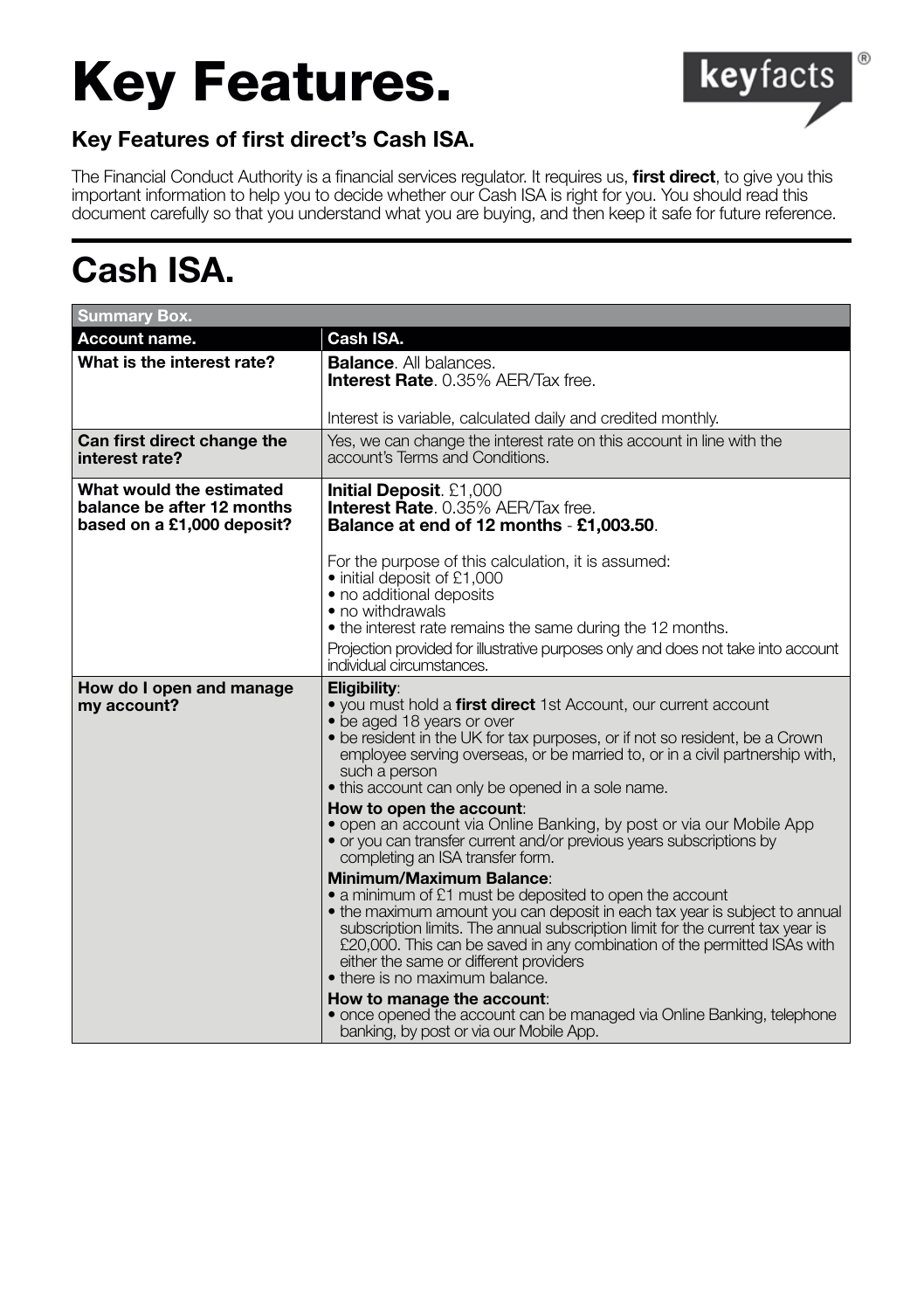| Can I withdraw money?          | Yes, you have instant access to your account. You can make as many fee<br>free withdrawals as you like. However any amount you have paid into your<br>ISA will count towards your annual ISA subscription limit even if you later<br>withdraw it.<br>If you withdraw funds from your ISA you will lose the associated tax |  |  |  |
|--------------------------------|---------------------------------------------------------------------------------------------------------------------------------------------------------------------------------------------------------------------------------------------------------------------------------------------------------------------------|--|--|--|
|                                | benefits.                                                                                                                                                                                                                                                                                                                 |  |  |  |
| <b>Additional Information.</b> | A 14 day cancellation period applies to this account.                                                                                                                                                                                                                                                                     |  |  |  |
|                                | Interest is paid tax-free, that is free from UK Income Tax and Capital Gains<br>Tax.                                                                                                                                                                                                                                      |  |  |  |
|                                | The tax treatment of an ISA will depend on individual circumstances and<br>may be subject to change in future.                                                                                                                                                                                                            |  |  |  |
|                                | Subscribing to a cash ISA may affect your eligibility to subscribe to a Help to<br>Buy: ISA                                                                                                                                                                                                                               |  |  |  |
|                                | Definitions:<br>• AER stands for Annual Equivalent Rate. This shows you what the gross<br>rate would be if interest were paid and compounded each year<br>• Tax-free means free from personal liability to any UK Income Tax and<br>Capital Gains Tax<br>• ISA stands for Individual Savings Account.                     |  |  |  |
|                                | Rates correct as at 28 April 2022                                                                                                                                                                                                                                                                                         |  |  |  |

### **Who can have a Cash ISA?**

Customers need to be aged 18 or over and need to be resident in the UK for tax purposes.

#### **If you wish to transfer an existing ISA to us, please call us on 03 456 100 100**† **, Text-phone 03 456 100 147 or download a transfer form from firstdirect.com/savings/cash-isa**

You can transfer cash ISAs and stocks and shares ISAs to a **first direct** Cash ISA. Where you are transferring a stocks and shares ISA, your stocks and shares ISA manager will, after receiving the instruction to transfer, sell your shares and make the transfer to us in cash.

### **Cancellation Rights.**

**first direct**'s Cash ISA comes with a 14 day right to cancel. If you change your mind about taking out our ISA during this time, we will cancel your application free of charge and pay you the balance of your account with interest. After you have cancelled your application you will have the opportunity to open another cash ISA within the same tax year as HM Revenue & Customs will treat the cancelled subscription as if it had never taken place. For applications made close to the end of the tax year and then cancelled in the following tax year, you will not be able to open an account for the previous tax year.

If you cancel your **first direct** Cash ISA after 14 days, you will not be able to open another cash ISA in the same tax year. We'll repay you your balance plus any interest for the time your account was opened. If you withdraw in this way you will lose the tax benefits of a cash ISA.

### **ISA transfers.**

If you wish to cancel your **first direct** Cash ISA following a transfer of an ISA to us from another ISA manager, but would like to retain the tax benefits of an ISA, you will have the option of transferring the ISA back to the original ISA manager (if they agree) or to another ISA manager. Alternatively, you may want to withdraw any money transferred to us and if you do we will pay this to you together with gross interest earned. If you withdraw in this way you will lose the tax benefits of a cash ISA.

If you don't exercise your right to cancel, the Cash ISA will continue with us.

To cancel your ISA please send us a secure e-message or write to us at: **first direct**, 40 Wakefield Road, Leeds LS98 1FD.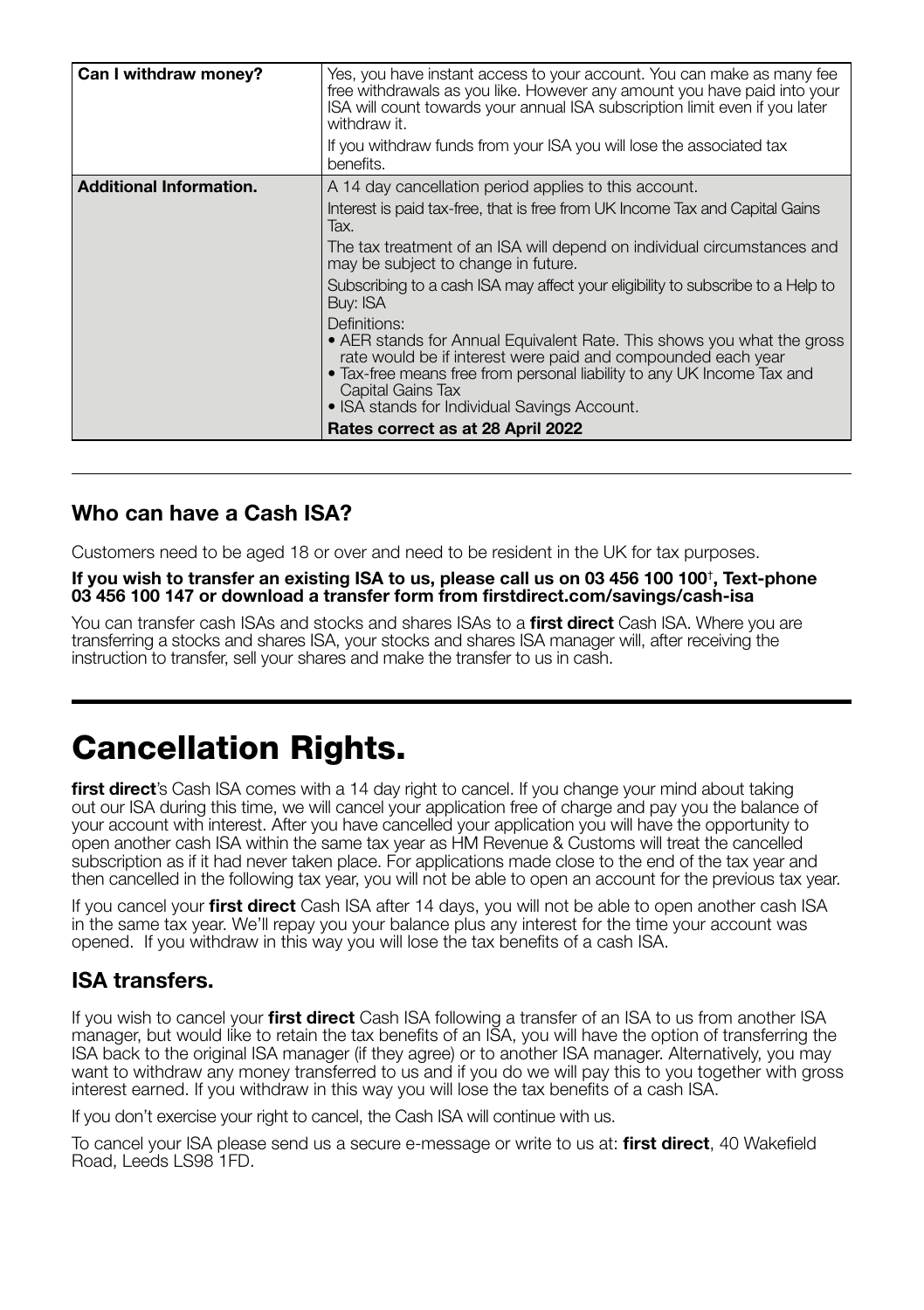### **What should I do next?**

### **Cash ISA.**

If you have decided that the **first direct** Cash ISA is the most appropriate for you then:

• visit us at **firstdirect.com** or call us on **03 456 100 100**†

You can subscribe to any combination of the permitted ISAs in each tax year up to the maximum allowed by the ISA Regulations.

Once you have applied we will tell you if your application has been successful and when we will open your account. This may be subject to appropriate identification, address verification or other specified documentation being produced to us.

### **Further Information.**

### **Complaints.**

If you are unhappy with any aspect of our products or services, then please let us know by calling us on **03 450 511 378**, send us a secure e-message via Online Banking or write to us at: **first direct**, 40 Wakefield Road, Leeds LS98 1FD.

For full details of our complaint handling procedures, you can ask for a copy of our 'listening to your comments' leaflet or visit 'legals' at **firstdirect.com**

If we cannot resolve your complaint, ultimately you may refer it to the Financial Ombudsman Service, Exchange Tower, London E14 9SR. Phone 0800 023 4567 or 0300 123 9123. email: complaint.info@financial-ombudsman.org.uk

We're covered by the Financial Services Compensation Scheme (FSCS) which can pay compensation to depositors if a bank is unable to meet its financial obligations. Most depositors are covered by the scheme and where necessary an eligible depositor can claim up to the current FSCS limit for deposits. For joint accounts, each account holder can claim their share so, for a joint account held by two eligible depositors, each can claim up to the FSCS deposit limit ie 2 x the current FSCS deposit limit. The FSCS deposit limit applies to the combined amount in all the eligible depositor's accounts with us including their share of any joint account(s), not to each separate account.

**first direct** and HSBC UK are both trading names of HSBC UK Bank plc. Customers who hold deposits with both will only be eligible to make one claim, up to the FSCS deposit limit.

For further information about the scheme including the current limits, amounts covered and eligibility to claim please visit the FSCS website fscs.org.uk or call them on 020 7741 4100 or 0800 678 1100.

Please note only compensation related queries should be directed to the FSCS.

For all other enquiries on your account please contact **first direct** on **03 456 100 100**† .

HSBC UK Bank plc's registered VAT number is GB365684514 and its company register number is 09928412.

### **Data Protection.**

Under the data protection legislation you can ask in writing for a copy of any personal records we hold about you. We may make a charge for this service.

### **Law.**

These key features and our Terms and Conditions and our dealings with you until the time you enter into the contract shall be read and interpreted in accordance with the laws of England and Wales and you and we submit to the non-exclusive jurisdiction of the English and Welsh Courts. These key features and our Terms and Conditions are in English, which is the language we will use in our communications with you.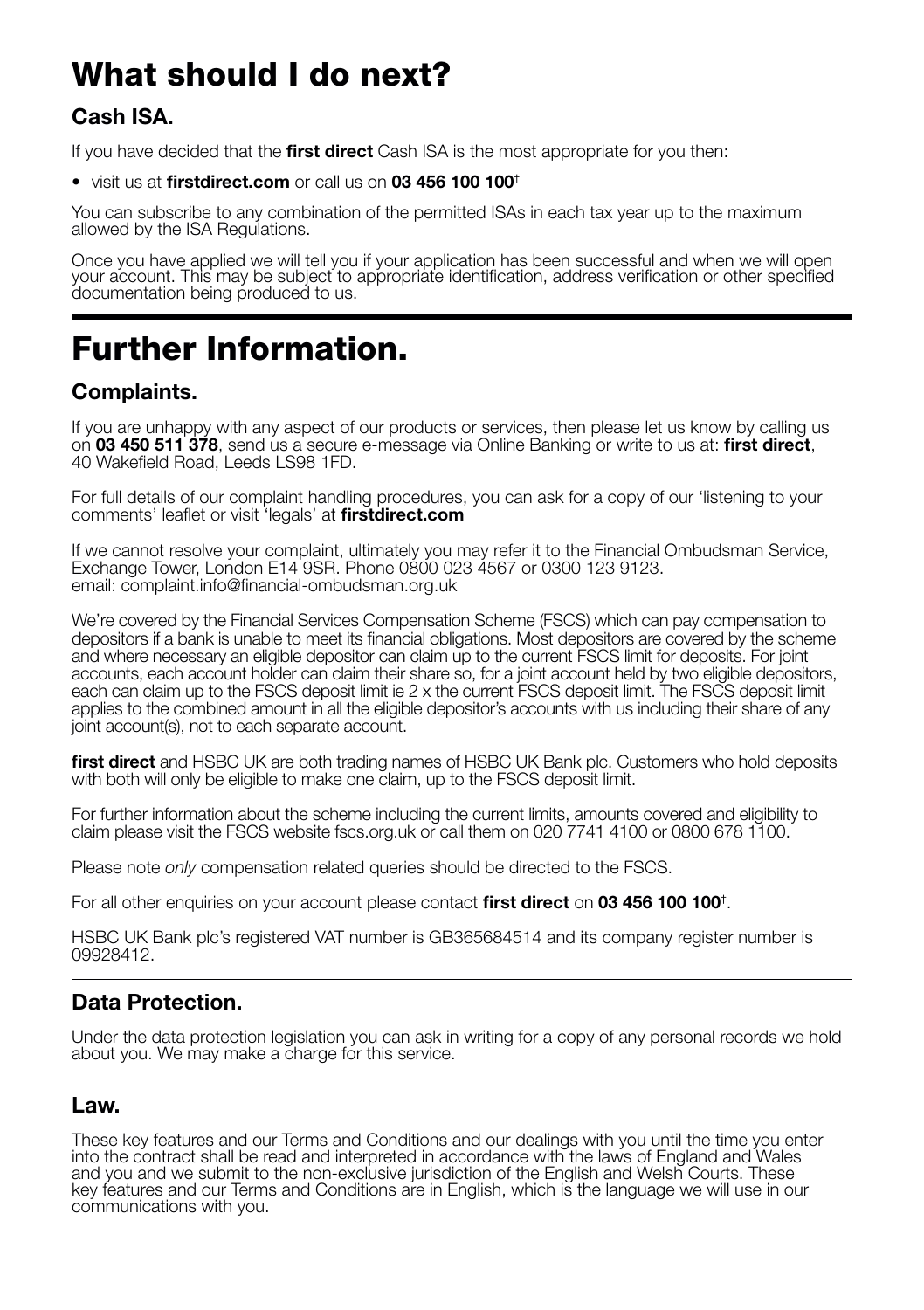# first direct

# **Our Individual Savings Account (ISA) Terms and Conditions**

Effective from **23 November 2021**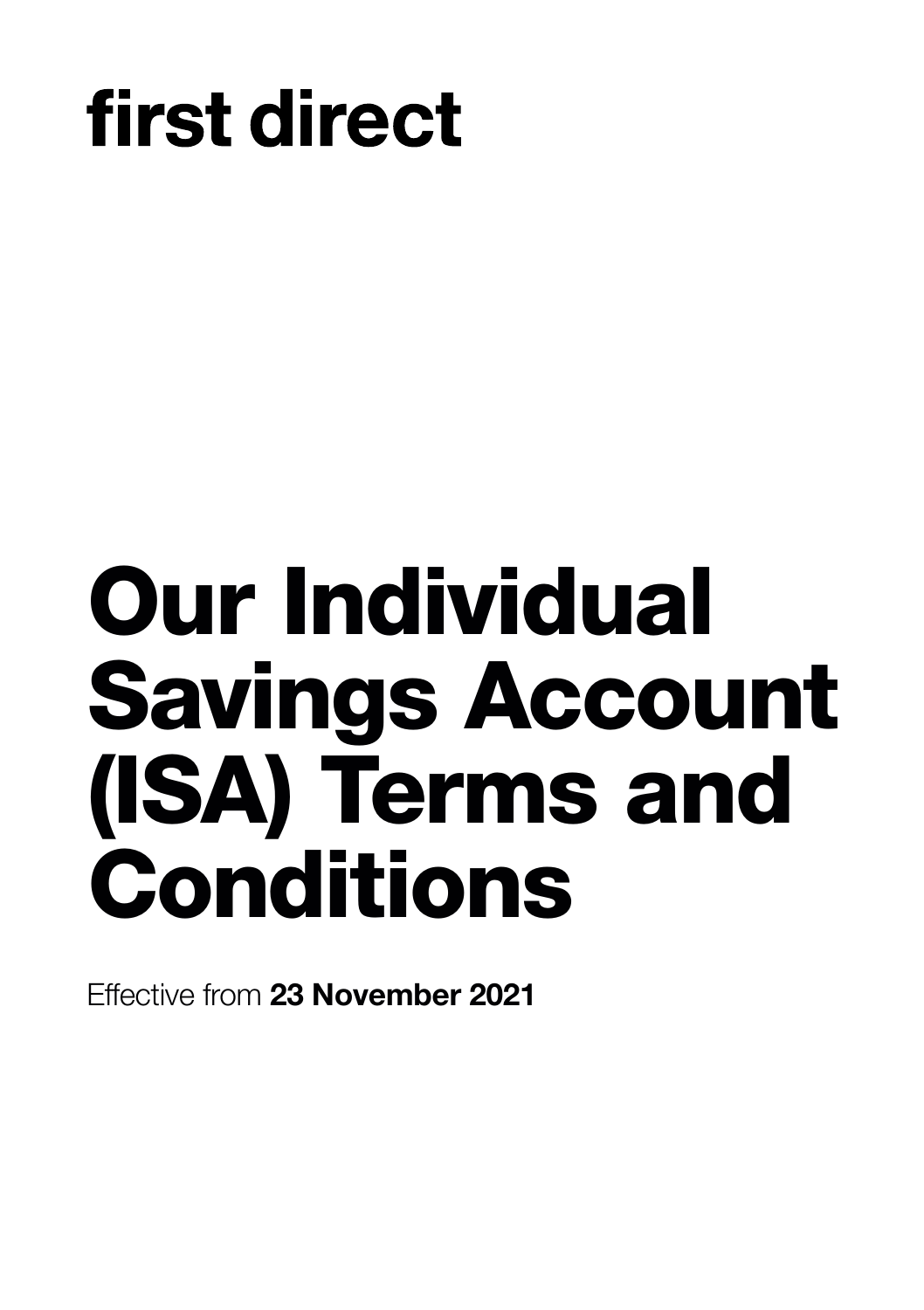# **Contents**

|                                                      | Our agreement                                                                                                                                                                                                                                                                                                                                                           | uy.<br>3                                     |
|------------------------------------------------------|-------------------------------------------------------------------------------------------------------------------------------------------------------------------------------------------------------------------------------------------------------------------------------------------------------------------------------------------------------------------------|----------------------------------------------|
| 1.                                                   | How we'll keep in touch                                                                                                                                                                                                                                                                                                                                                 | 4                                            |
|                                                      | Your account                                                                                                                                                                                                                                                                                                                                                            | 6                                            |
| 2.<br>З.<br>4.<br>5.<br>6.                           | What restrictions apply to your account?<br>What happens if your spouse or civil partner dies?<br>What happens if you die?<br>Can you transfer money in from another ISA?<br>Can the money in my account lose its tax exempt status?                                                                                                                                    | 6<br>7<br>7<br>8<br>8                        |
|                                                      | Your account – who can use it and keeping it secure                                                                                                                                                                                                                                                                                                                     | 8                                            |
| 7.<br>8.                                             | Checking it's you and keeping your account secure<br>Can someone else act for you?                                                                                                                                                                                                                                                                                      | 8<br>10                                      |
|                                                      | Giving each other information                                                                                                                                                                                                                                                                                                                                           | 11                                           |
| 9.<br>10.<br>11.                                     | Statements and other information we'll give you<br>Your information – When we need it and what we do with it<br>About tax                                                                                                                                                                                                                                               | 11<br>11<br>11                               |
|                                                      | Payments in and out of accounts                                                                                                                                                                                                                                                                                                                                         | 12                                           |
| 12.<br>13.<br>14.<br>15.<br>16.<br>17.<br>18.<br>19. | Payments into your account by mistake or fraud<br>Refusing payments<br>Why we might not be able to make a payment<br>Blocking your payments and services<br>How you can make payments from your account<br>Cancelling or changing payments (other than cheques)<br>If a payment goes wrong or money goes missing from your account<br>Refunds                           | 15<br>15<br>16<br>17<br>17<br>19<br>19<br>21 |
|                                                      | About charges and how we pay interest                                                                                                                                                                                                                                                                                                                                   | 22                                           |
| 20.<br>21.                                           | Interest rates<br>Charges                                                                                                                                                                                                                                                                                                                                               | 22<br>22                                     |
|                                                      | Our relationship with you                                                                                                                                                                                                                                                                                                                                               | 24                                           |
| 22.<br>23.<br>24.<br>25.<br>26.<br>27.<br>28.<br>29. | Changes we can make<br>Changes we can make without telling you in advance<br>how can you close your account or end this agreement<br>How we can end this agreement and close accounts<br>Paying what you owe before closing the account<br>Transferring this agreement<br>When we aren't responsible for things that go wrong<br>Which country's courts and laws apply? | 24<br>26<br>26<br>27<br>27<br>28<br>28<br>28 |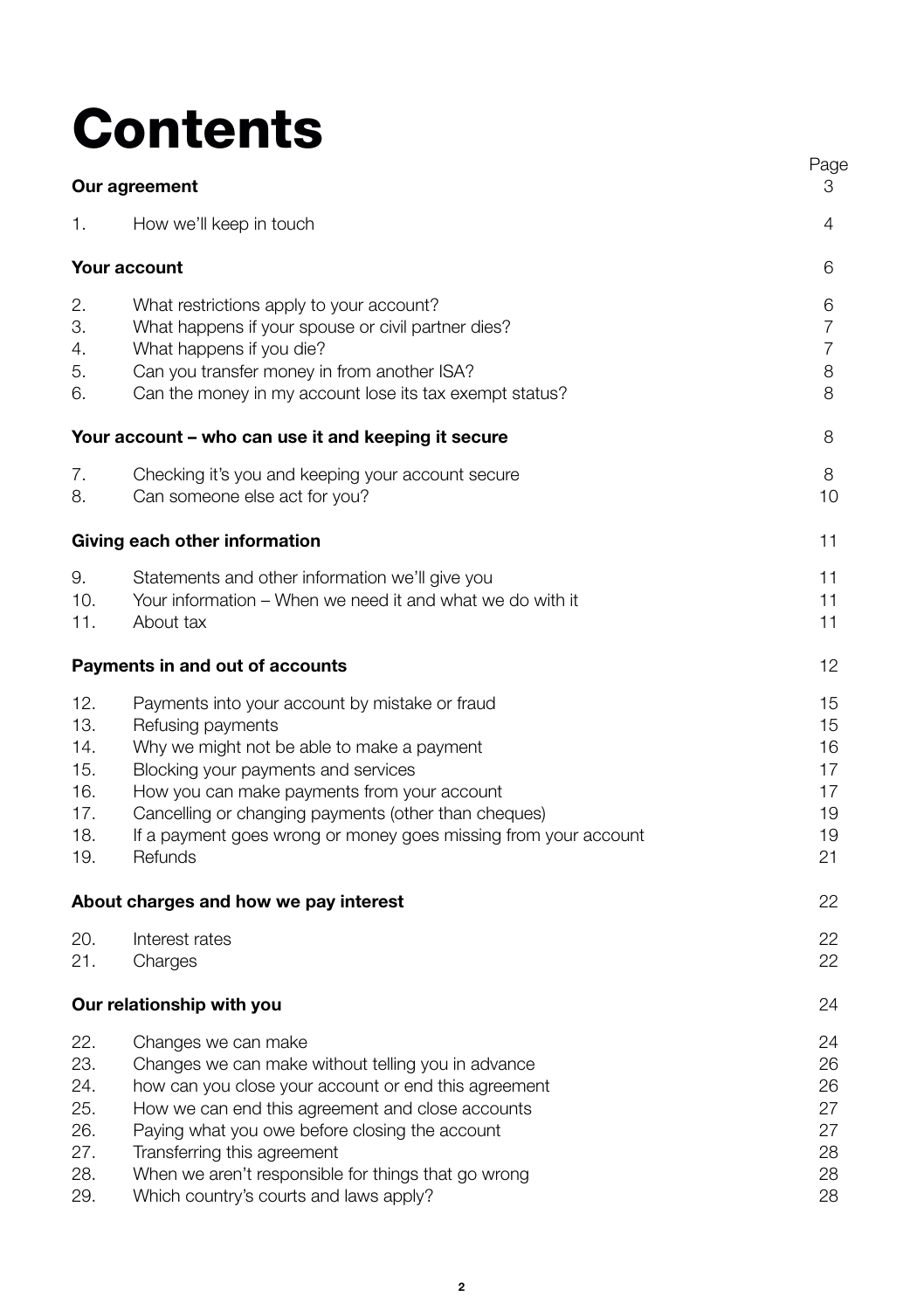# **Our Agreement.**

## You and **first direct**: Our agreement.

When you open an account with us, you're setting up an agreement between **first direct**, a division of HSBC UK Bank plc and you, the person or persons we've opened one or more accounts for.

You'll find the terms of that agreement here.

This agreement covers our Cash Individual Savings Accounts (ISAs) and services.

We ask you to read the terms because they're what you're agreeing to. They'll also be useful to help you understand your account. This includes what happens if things go wrong.

For some of our products or services (for example, Online Banking), the terms we give you when you request the product or service will also apply.

Our accounts are not to be used for business purposes or (unless we tell you or agree otherwise) holding money for someone else, for example in a trust. If you need a business account, give us a call and we can help you get in touch with HSBC UK who offer these.

Sometimes we use specific terms that are standard in the industry. There's a list of these terms at **firstdirect.com/terms-and-conditions**. If you still need help understanding something, then you can 'message us' using our Mobile App or Online Banking, or call us on our usual number. We'll be happy to help.

#### **Some useful information.**

In these terms, you'll find some boxes with the symbol **(!)**. These aren't part of our "agreement" with you but they give you some useful information about your account.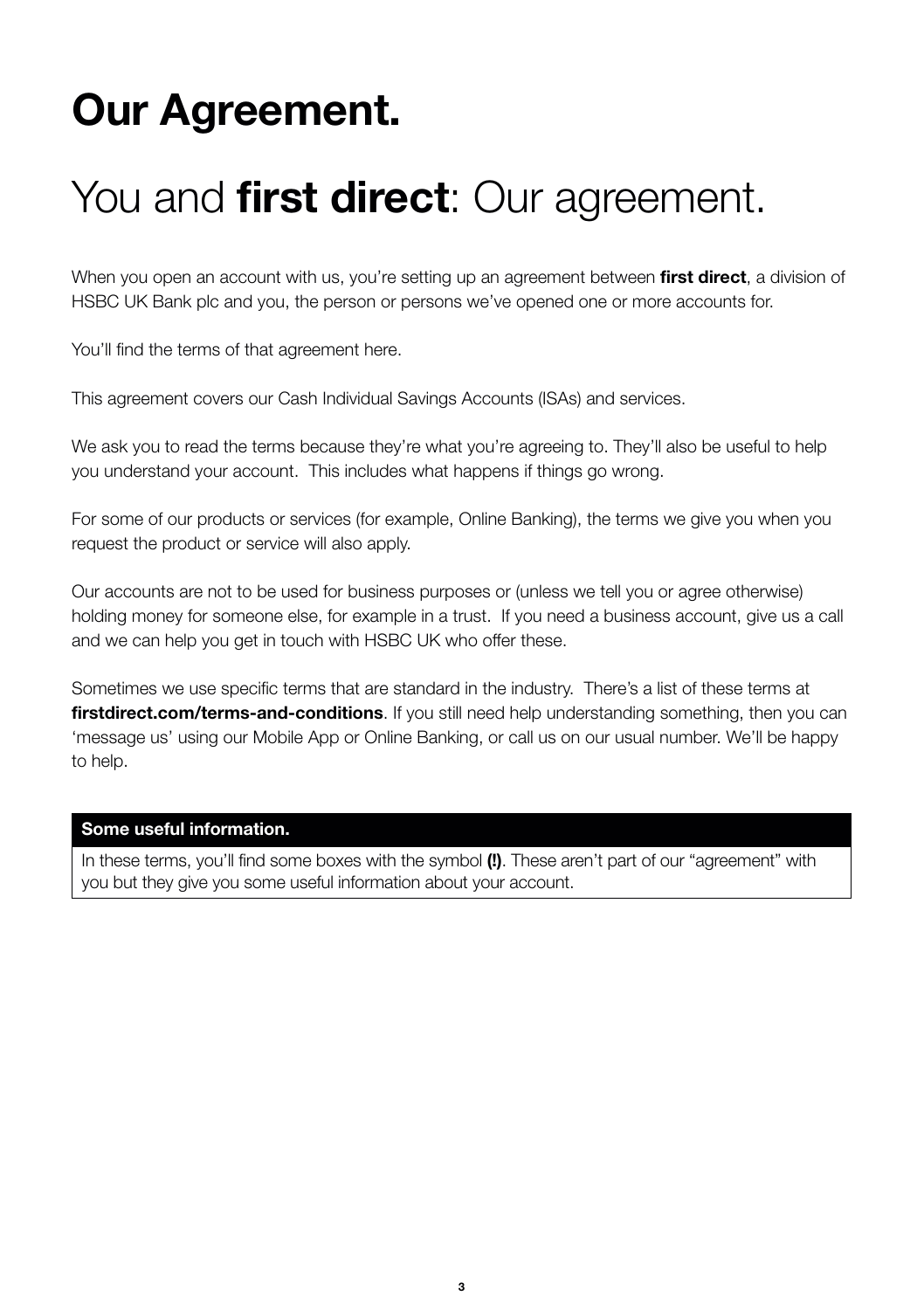### **1. How we'll keep in touch.**

We'll sometimes need to contact you about your account and your relationship with us. So it's really important that your contact details are correct and up to date.

If anything changes, you must tell us as soon as you can but always within 30 days. If you don't, we won't be responsible if you don't get information or notices from us.

### **Contacting us.**

You can contact us by any of the methods shown in the table below.

If you're outside the UK and want to contact us to report your card or security details as lost or stolen, then you can do this free of charge through Mobile or Online banking.

| Ways to contact us                                 | <b>From the UK</b>                                                                                                                 | From anywhere else                       |  |
|----------------------------------------------------|------------------------------------------------------------------------------------------------------------------------------------|------------------------------------------|--|
| Phone - Lost or stolen cards<br>and PINs           | 0800 085 2404                                                                                                                      | Report free via Mobile/Online<br>banking |  |
| Phone - Complaints                                 | 03 450 511 378                                                                                                                     | +44 113 234 5678                         |  |
| Phone                                              | 03 456 100 100                                                                                                                     | +44 113 234 5678                         |  |
| Textphone                                          | 03 456 100 147                                                                                                                     |                                          |  |
| Mobile Banking                                     | <b>first direct</b> Mobile Banking App                                                                                             |                                          |  |
| Online Banking                                     | firstdirect.com                                                                                                                    |                                          |  |
| Chat to us                                         | <b>Chat with us through our App</b> - go to 'Help' $>$ 'Send us a<br>message', or through Online Banking by selecting 'Message us' |                                          |  |
| <b>Text Relay</b>                                  | +44 151 494 1260                                                                                                                   |                                          |  |
| British Sign Language (BSL)<br>Video Relay Service | For more information visit <b>firstdirect.com/contact-us</b>                                                                       |                                          |  |
| By post                                            | At the address at the end of this document                                                                                         |                                          |  |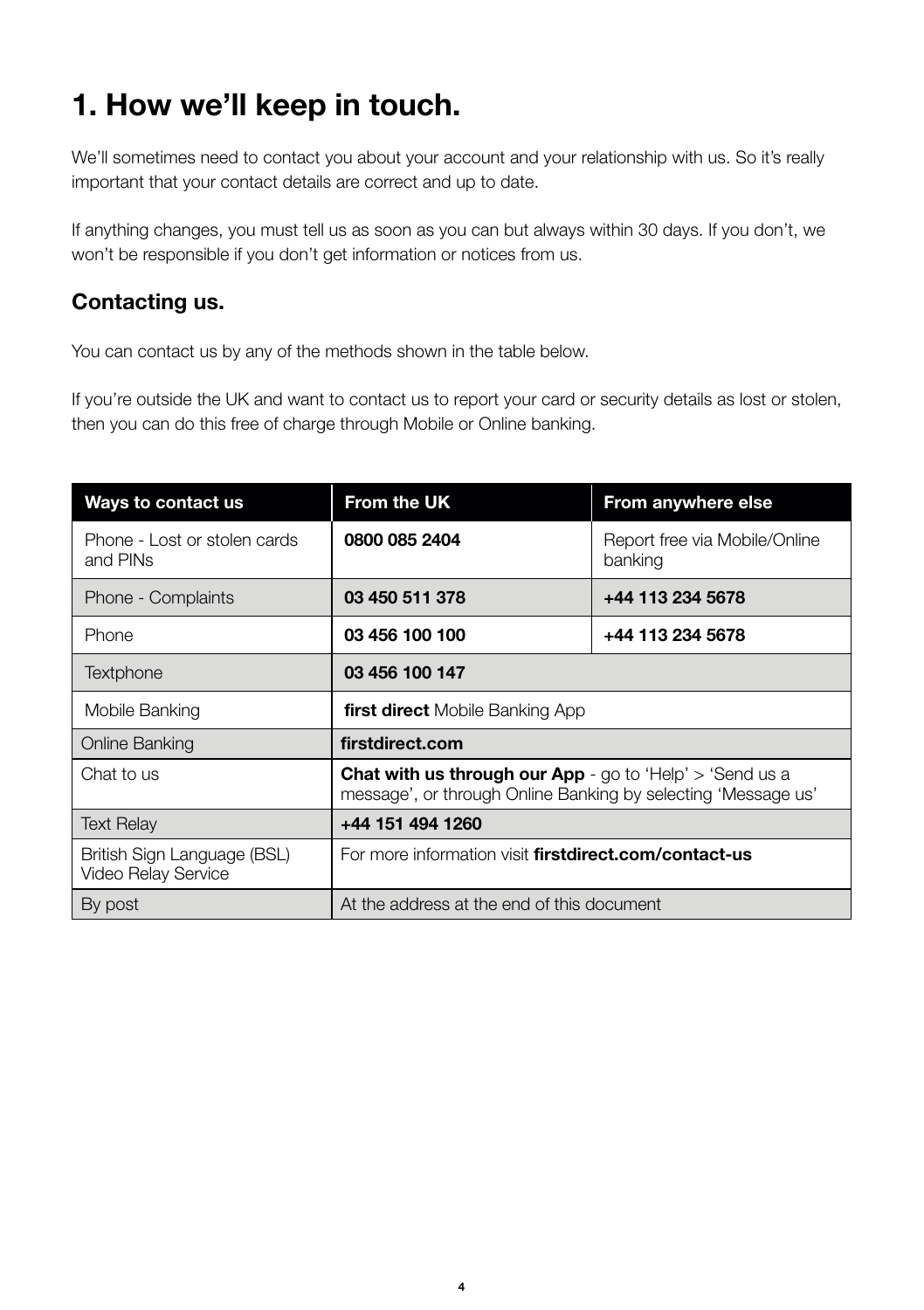### **Contacting you.**

We'll use the most recent postal or email address, phone and mobile numbers we have for you. If you use Mobile Banking, we may also use in-app messages and push notifications. If there's an emergency, we may also try other numbers you've used to contact us in the past. We sometimes record these.

We'll also attempt to contact any emergency contact details you may have given us.

Sometimes we might record and monitor calls to help improve our services or for security reasons.

If you're registered for Mobile or Online Banking, we may also use your Mobile or Online Banking Inbox to send messages and 'My documents' to send documents related to your account. We'll let you know when we put something new in My documents. This could be by email, text message, or through some other electronic message. We won't change or delete things that are already in there.

If you haven't chosen to receive documents electronically, we'll carry on sending them by paper. You can change your preference at any time by logging onto Mobile or Online Banking.

### **Access to our services for everyone.**

We usually communicate in English.



 You can ask for a copy of these terms on paper, in Braille, in Large Print or in audio format at any time. You can find out all about our BSL Video Relay Service, Text Relay and all our access services on **firstdirect.com/accessibility**.

### **(!) Useful information for you.**

There's lots of help available to access our services. We've set out some of the ways we can help below.

- Hearing loops in HSBC UK branches.
- A larger Secure Key for accessing Online Banking, with bigger keys and display, as well as audio instructions and information.
- Pay-in slip and plastic card templates

### **Just let us know what you need.**

If you're a textphone user, you should clear your textphone's memory after every conversation with us.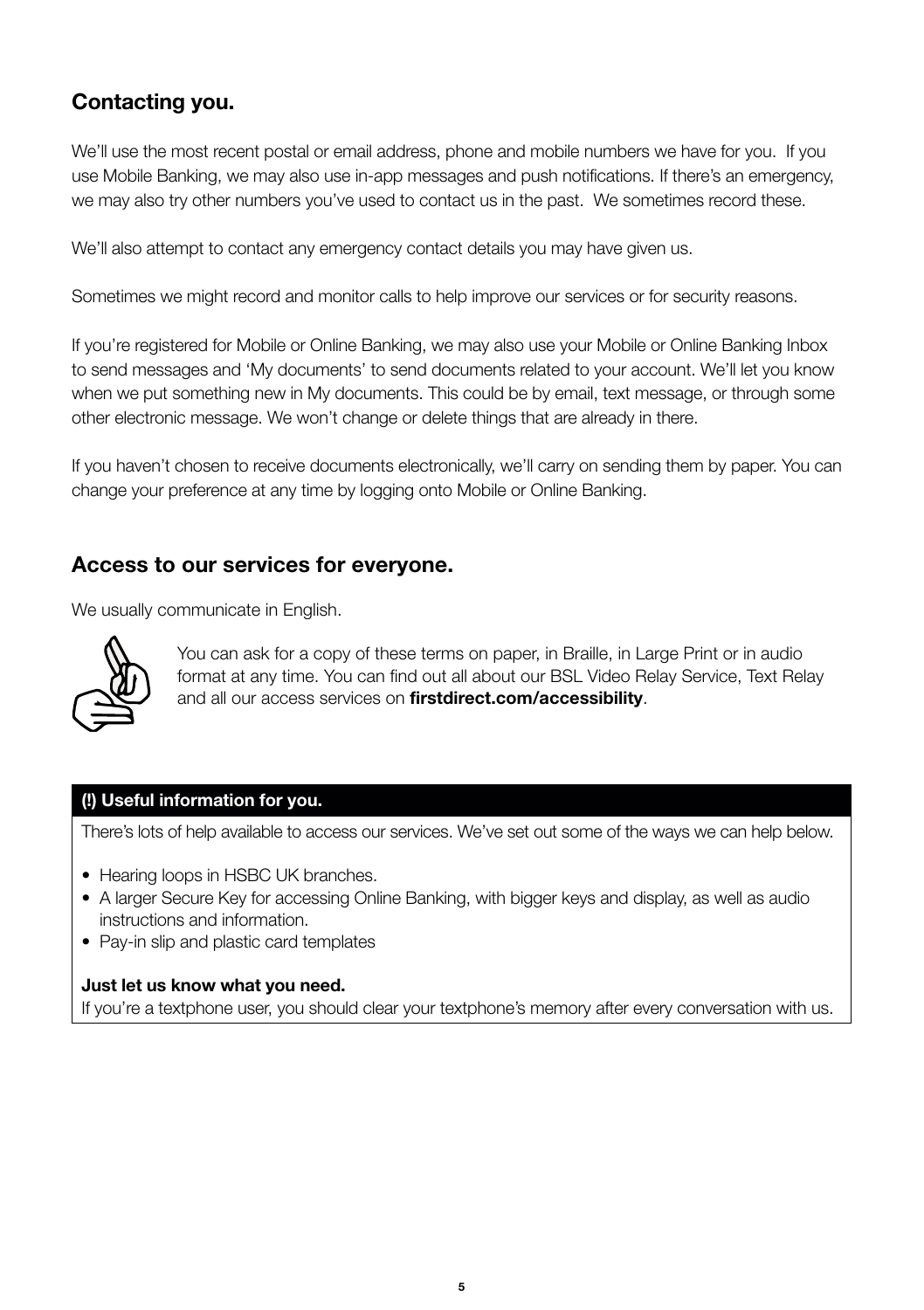# Your account.

Interest on your account is exempt from income tax. Because of that, it's important that you know certain things. These are set out below.

- The restrictions that apply to your account.
- What happens if you or your spouse (someone you're married to) or your civil partner die.
- About transferring money to or from other ISA managers.
- Whether the money in your account can lose its tax-free status.

### **2. What restrictions apply to your account?**

We'll manage your account as we've set out in these terms. We'll make sure to comply with the ISA Regulations 1998 as amended or replaced from time to time. We'll refer to these in this document as the ISA Regulations. We'll also comply with any other laws or regulatory requirements.

### **For all cash ISAs**, certain rules apply:

- You must be aged 18 and over. That's because you must have a 1st Account with us to have a Cash ISA and you need to be 18 to apply for one.
- The ISA must be in your sole name.
- Money in the account must be held for your benefit only. It can't be held as security for a loan.
- You can't borrow on the account.
- You can only pay money into your account each tax year up to the maximum amount allowed by the ISA Regulations.
- If you pay in the maximum amount in a tax year you won't be able to pay in more money even if you've taken money out.
- If you pay in less than the maximum amount, you can't carry any leftover amounts into the next tax years.
- If you don't pay money into your account in a whole tax year, you'll need to reactivate the account to pay money into it in the next tax years.

### **What's a tax year?**

A tax year runs from 6 April in one year to 5 April in the following year.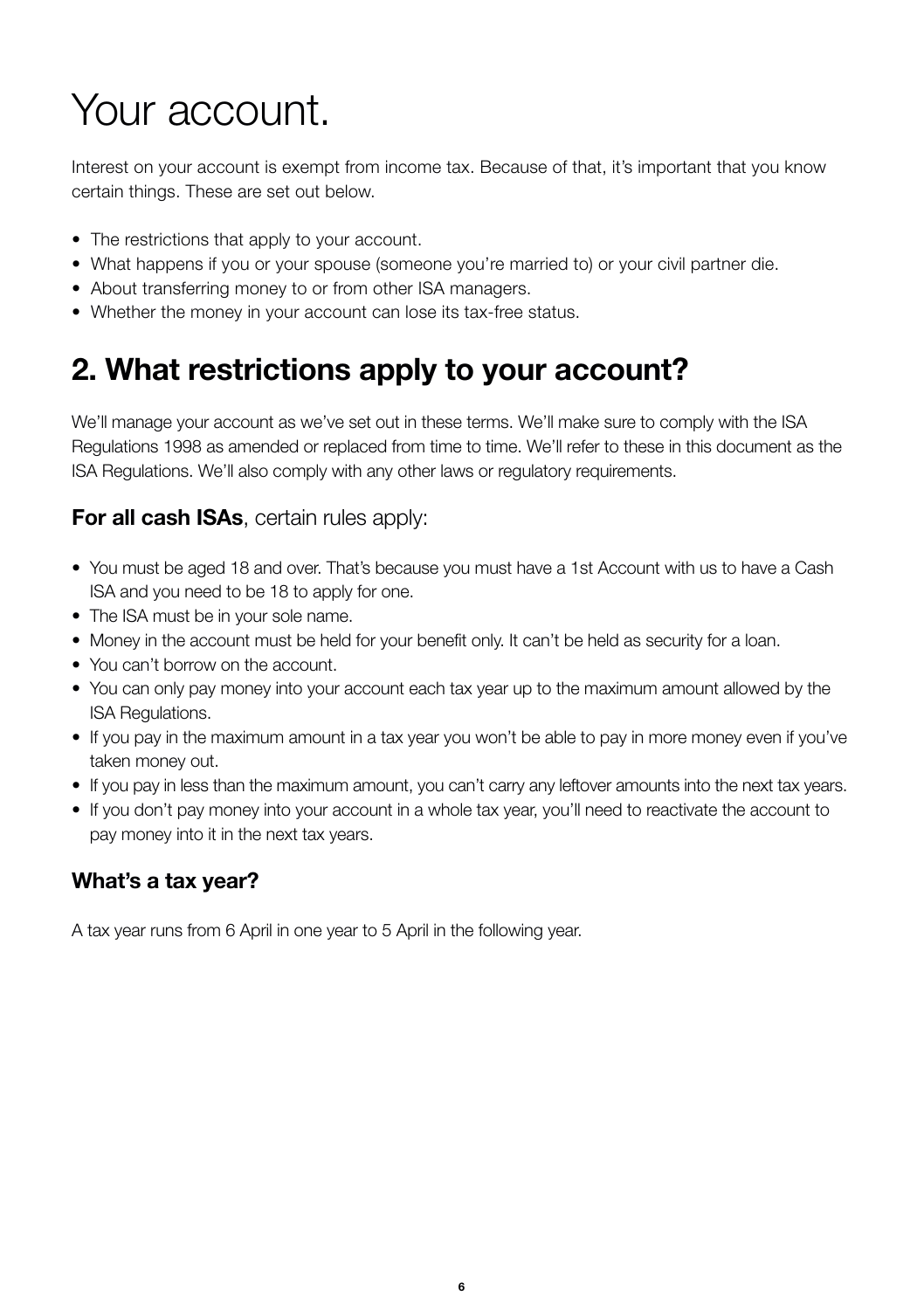### **3. What happens if your spouse or civil partner dies?**

If your spouse or civil partner dies and they had money in an ISA, you may be able to pay additional amounts, called "Additional Permitted Subscriptions" into your own account. These are additional amounts that don't use up any of your annual ISA allowance.

If they died on or after 6 April 2018, your maximum Additional Permitted Subscription is either:

- the value of the ISA at the date of their death.
- the value on the date when the ISAs were no longer classed by the ISA Regulations as a "continuing account of a deceased investor".

Whichever value is higher will apply.

The value of the ISAs held by your spouse or civil partner includes any income earned but not paid.

### **What's a continuing account?**

This is a "continuing account of a deceased investor". It means that the account will continue to classify as an ISA for up to three years after your date of death.

If your spouse or civil partner died on or before 5 April 2018 then the Additional Permitted Subscription may be different or not apply. You'll need to complete a form each time you make an Additional Permitted Subscription. Under the ISA Regulations you can only make them for a certain time after the death of your spouse or civil partner.

Contact us if you need further details.

We won't accept an Additional Permitted Subscription if we know that the information you've provided is false. We also won't accept it if it doesn't comply with any of the requirements under the ISA Regulations.

### **4. What happens if you die?**

The law decides the tax status of your account when you die.

If you die on or after 6 April 2018 your account will become a "continuing account of a deceased investor" under the ISA Regulations. That means the interest earned after you die won't be taxable. Your account will remain open and these terms will continue to apply.

Once your account isn't a "continuing account", we may use any money in it to reduce or repay amounts you owe on your other accounts you have with us.

In this section, "we" and "us" includes **first direct** and any HSBC Group Company worldwide.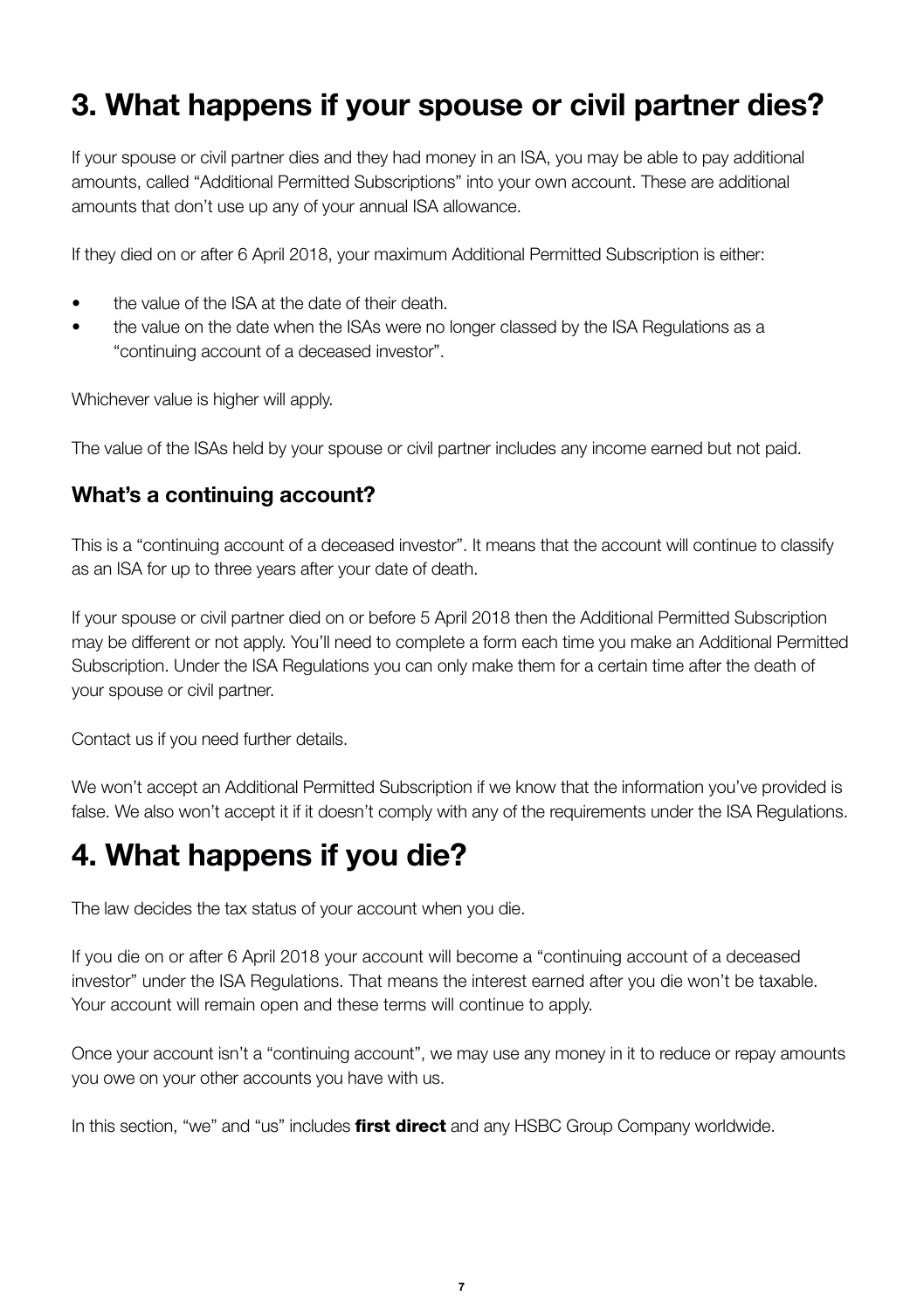### **5. Can you transfer money in from another ISA?**

**Yes**. You can transfer money into your account from another cash ISA or stocks and shares ISA you hold with us or another ISA manager.

You can only transfer all of the money you have paid into an ISA in the current tax year. You can't transfer part of it. But you can transfer all or part of the money you have paid in previous tax years.

If you want to make a transfer, let us know. After we have your instructions, we'll contact your current ISA manager to begin the transfer process.

### **6. Can the money in my account lose its tax exempt status?**

**Yes.** We'll tell you if your ISA (or any part of it) has, or will, become void or invalid. That means it will lose its tax status and tax benefits. We'll do that if the reason for the loss is because the account doesn't satisfy the provisions of the ISA Regulations.

If this happens, we'll transfer any invalid amounts (plus interest) as soon as possible. We'll transfer the amount to another account you hold with us. Or if you don't have another account, we'll transfer to a new savings account which we'll open for you.

These invalid amounts may be subject to UK income tax. You are responsible for paying any tax.

### Your account – who can use it and keeping it secure.

In this section, we tell you about who's allowed to use your account. We also explain how we check identity and how we can work together to keep your account secure.

### **7. Checking it's you and keeping your account secure.**

When you access your account, we need to check we're dealing with you.

We also need to check the request we're following comes from you (or someone acting for you). If we have your signature on our records, for example, we'll check that the signature on a document matches our records.

If you're in a HSBC UK branch, we may ask for photo ID (for example, a driver's licence). For everything else, if your security details are used, we'll assume it's you. We'll treat the request as if you had authorised it. That's why you must be careful to keep your security details private.

We may add other ways of checking your identity in the future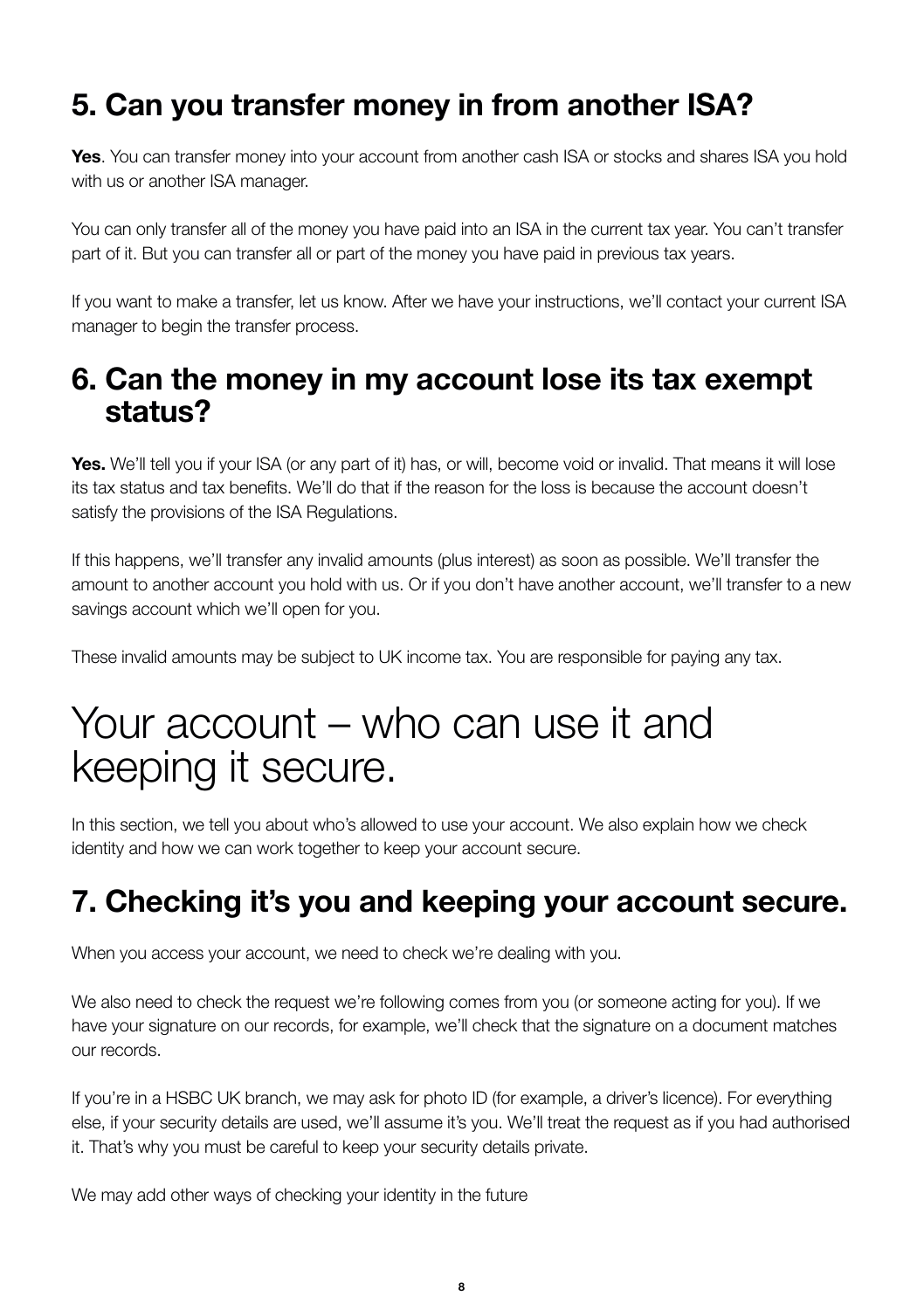### **What do we mean by 'security details'?**

We ask for security details to keep your account safe. We've set out some types of security details below.



Passwords, personal identification numbers (PINs), security codes, and memorable data.



**Biometric data** (such as a fingerprint or voice ID).



The **codes and passwords** you set up with us for Mobile, Online or Phone Banking.

#### **Keeping your account secure.**

We'll do all we reasonably can to keep your account secure. You must also help us to do this. This includes keeping your details safe, and keeping us up to date if you notice something doesn't seem right. If you don't, we may block or restrict your account to protect you and us from unauthorised use. If you ask, we'll tell you when the block will end.

#### **(!) Useful information for you.**

If we call you, we'll never ask for your full security details.

### **(!) Useful information for you.**

**Tips for preventing misuse of your accounts.**

#### **Things you should do.**

- Keep your security details safe.
- Safely destroy any security details we send you.
- Use different security details for different things, for example, have different details for the products you have with different providers.
- Take care when using your security details. Make sure no one can hear or see your security details when you use them.
- If you suspect, or you know, that someone else knows your details, change your security details straight away, and tell us as soon as possible.

#### **Things you shouldn't do.**

- Don't tell anyone your security details.
- Don't choose security details that can be easily guessed by anyone else.
- Don't write down your security details in a way that other people would easily understand.
- Don't log in, or stay logged in, to a device that's not in your full control or possession.

#### **Before you transfer a device you use to log in to Mobile or Online Banking to someone else (for example, if you sell it or give it to someone for repair). You should delete:**

• Any biometric access (such as fingerprint, face or voice ID) including access from any linked device.

#### **You can find more tips on our website.**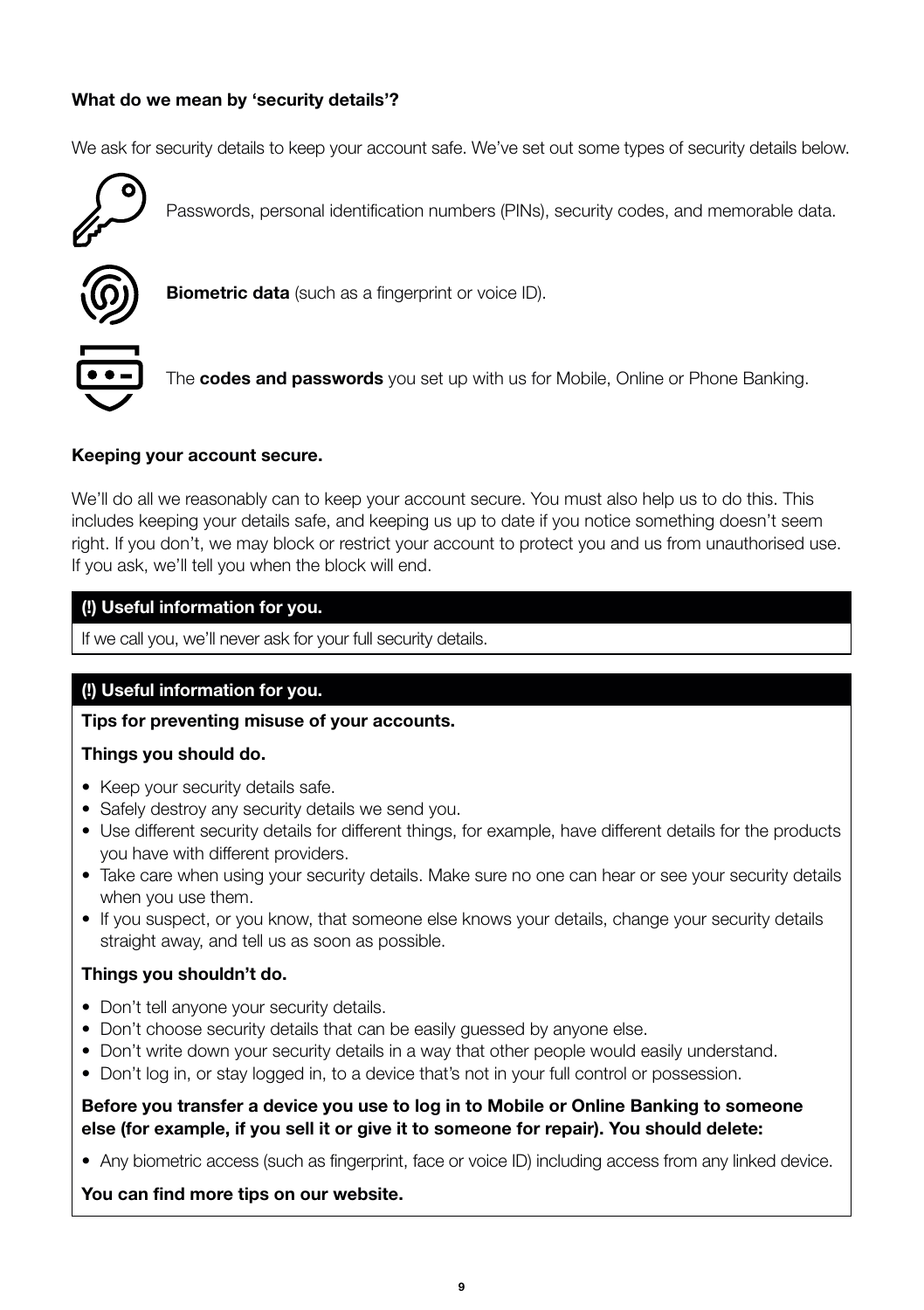We'll let you know in the quickest and most secure way if we think there's something wrong. This might be a text or a phone call. We will do this, for example, if there's actual or suspected fraud on your account or threats to your account security.

### **You must contact us as soon as possible in these cases.**

- When someone else tries to access, or has accessed, your account (and whether or not they have your security details).
- Your security details have been lost or stolen.

We'll ask for information or other help we need from you. We may also help the police, and ask you to do this too.

### **8. Can someone else act for you?**

If you're not able to use your account for any reason, another person may be appointed to act for you. This could be because of a physical disability or mental incapacity.

You might also want another person to use your account for you. For example, because you're travelling abroad or you're in the armed forces. In this case, you can put an official arrangement in place with another person.

The most common are 'third party mandates' or a 'Power of Attorney'. The type you need depends on your situation and you'll need to sign a legal document.

When we've had instructions from you, and the right document, we'll allow the chosen person to use your account for you. This agreement will still apply and you'll be responsible for everything they do. This is even if they make you break the agreement.

In some serious cases, for example, if we're told you have a mental incapacity, we might limit access to your account until we get legal proof.

We won't follow instructions given under a Power of Attorney if we know that a person's legal authority to act for you has ended.

### **We'll remove a 'third party mandate' immediately. We'll do this if:**

- you ask us to;
- we think the person's misusing your account; or
- they make you break this agreement or any law or regulation.

### **(!) Useful information for you.**

To find more information about what to do, visit **firstdirect.com/help/life-events/someone-elsemanaging-your-money**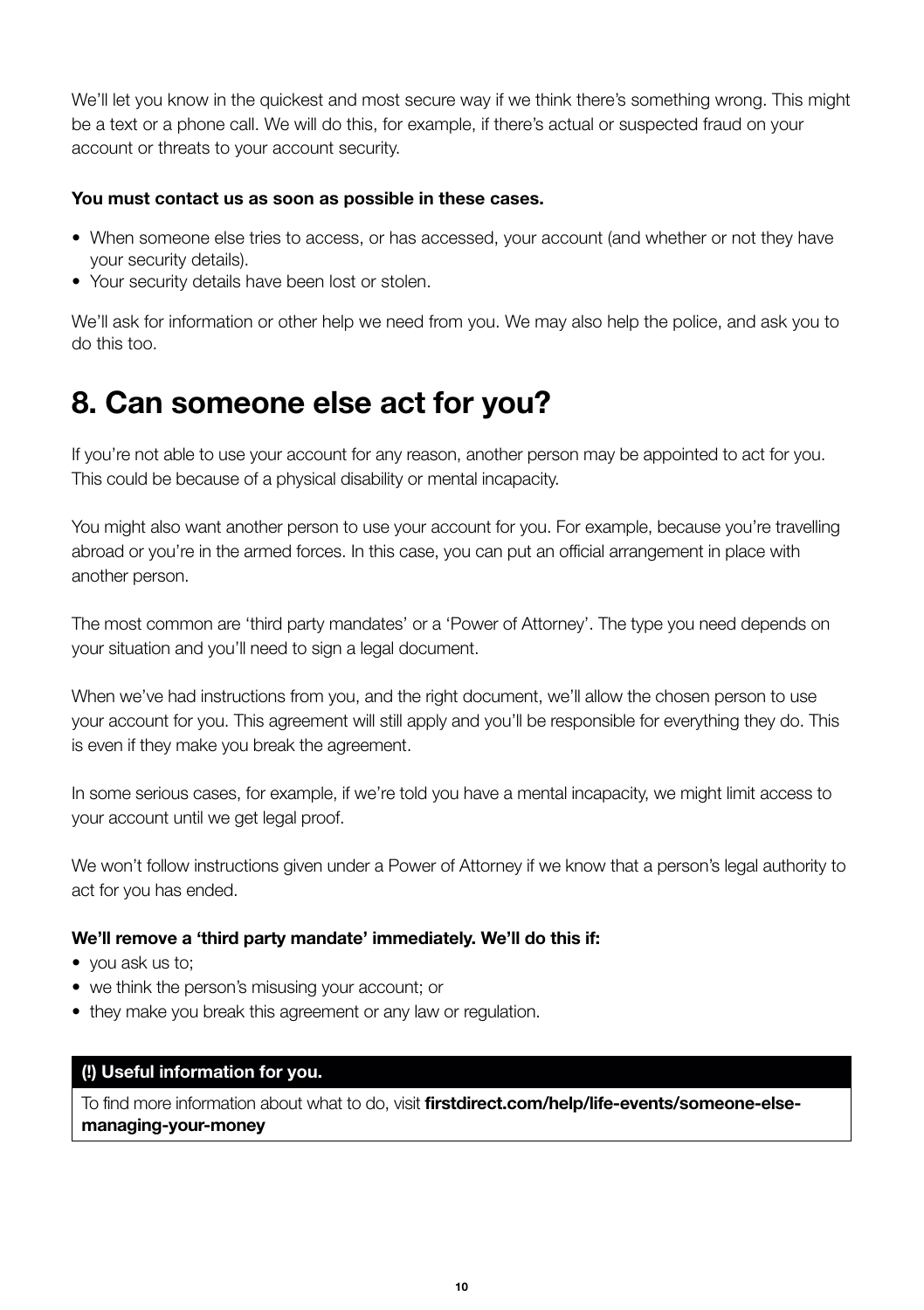## Giving each other information.

### **9. Statements and other information we'll give you.**

We'll always keep you up to date with what's happening in your account.

You can always get information about payments into or out of your account (and about interest we pay or charge and any other charges) using Mobile, Online and Phone Banking.

We may ask you to choose whether you want us to send a monthly statement. If you don't tell us what you want, we'll send statements each month there's been a payment out of your account since the last statement we gave you. If you tell us you don't want monthly statements, we may still send you statements at a different frequency. We'll explain this if we offer you the choice.

We'll send your statements by post unless you're registered for Mobile or Online Banking, we'll provide statements online or through the app unless you ask for them on paper. We'll also send statements by post if they aren't available online or through the app.

You can ask us for a copy of your statement. If you close your account, we'll send you a closing statement.

You must let us know as soon as possible if you think there are any unusual or incorrect payments on your accounts.

### **10. Your information – When we need it and what we do with it.**

### **You must give us any information we reasonably ask for as soon as possible.**

If you don't, or we suspect fraudulent or criminal activity of any kind, we'll have to take action. For example, we might:

- try to get it from another source; or
- block or close your accounts.

You might not be able to use some banking services or keep banking with us.

### **We'll use your information as we explain in our Privacy Notice. Sometimes we'll also give it to others. We explain when we might do this below.**

- we're required to by law.
- to protect ourselves, such as in any court case.
- we have a public duty to. For example, we may have to give it to a tax authority in another country.
- you agree.

In this section "we" and "us" includes **first direct** and any HSBC Group Company worldwide.

### **11. About tax.**

Your tax responsibilities include things like filing tax returns, paying tax and following any other tax laws or regulations. Your responsibilities depend on where you live, where you do business and some other things. It's up to you to make sure you follow tax rules. This also applies to 'connected persons' (for example, anyone you send a payment to, who runs your account for you, or is entitled to money in your accounts). We can't provide tax or legal advice so do speak to an independent advisor.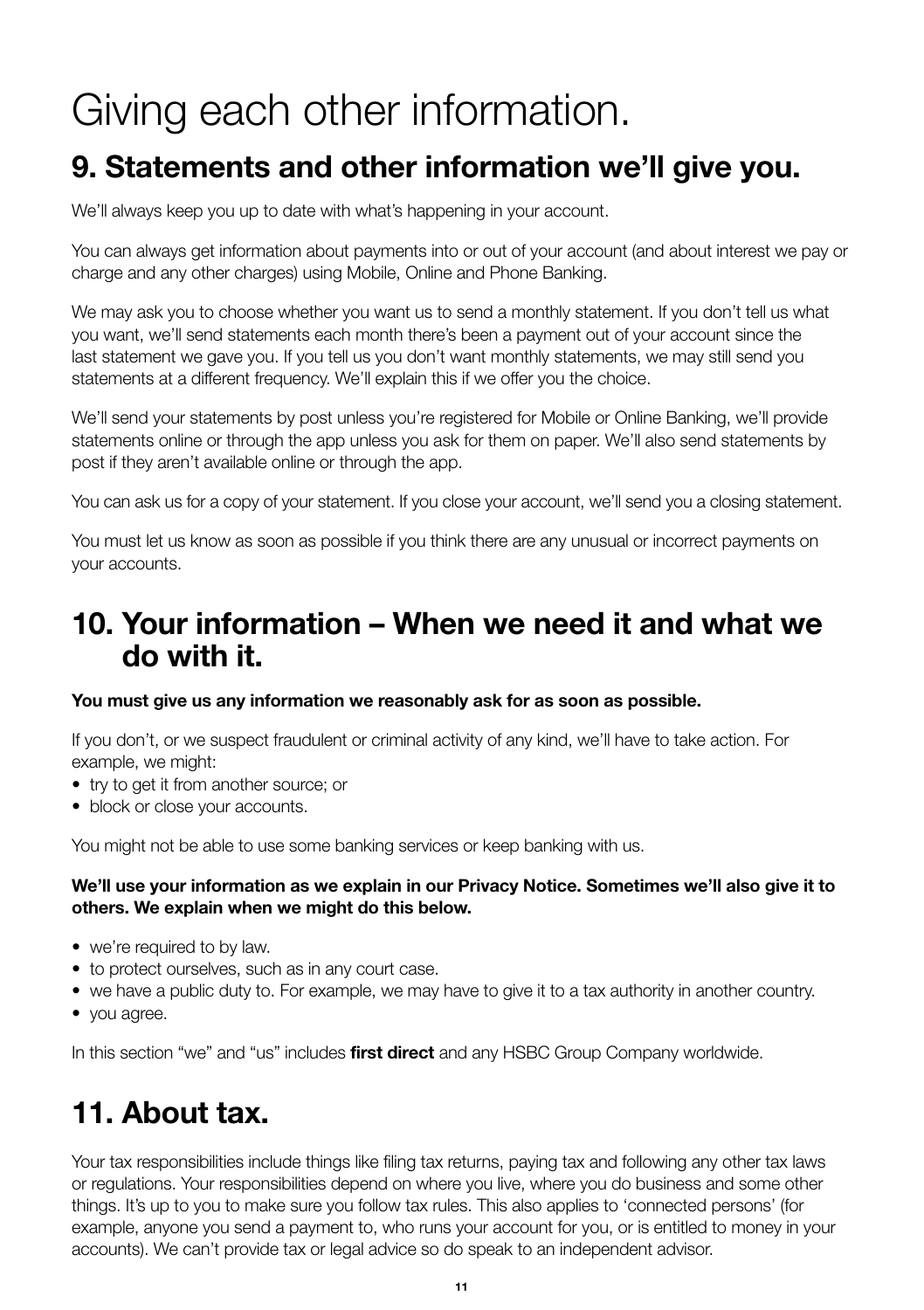## Payments in and out of accounts.

This section is about payments in and out of accounts. We don't accept or make payments in all currencies (you can ask us if you want to know which currencies we cover).

All payments and decisions about payments are made on working days. How we manage payments can depend on where the payment is being sent and in what currency.

### **What's a working day?**

A working day is usually Monday to Friday (excluding public holidays). Branch opening hours will be the working day for payments at a HSBC UK branch. For payments made by Faster Payments our working day is 24/7.

### **Paying money into your account.**

There are lots of easy ways to pay into your account. Here's how. We also tell you when you'll be able to use the money and when it will count for working out interest.

Payments can be made into your account by cash, cheque or electronically by direct transfer or standing order.

You can receive payments in other currencies (but charges may apply):

- from accounts with us or other banks
- by cheque.

You can only make an Additional Permitted Subscription into your account by:

- cheque
- direct transfer from another account you have with us.

### **Cash and electronic payments.**

| How you pay the money in                                                                                                             | When you can use the money and<br>when it counts for working out interest                                                                                                                                         |
|--------------------------------------------------------------------------------------------------------------------------------------|-------------------------------------------------------------------------------------------------------------------------------------------------------------------------------------------------------------------|
| Cash                                                                                                                                 |                                                                                                                                                                                                                   |
| A HSBC UK branch counter                                                                                                             | Straight away                                                                                                                                                                                                     |
| HSBC UK Self-service machines that accept payments<br>into your ISA                                                                  | Straight away if the machine says it<br>automatically counts your cash. If it<br>doesn't, then the same working day (or<br>the next working day if you pay in after<br>the cut-off time displayed on the machine) |
| Other banks (if they allow this they may charge). This<br>also applies to HSBC UK branches in the Channel<br>Islands and Isle of Man | Right after we receive it                                                                                                                                                                                         |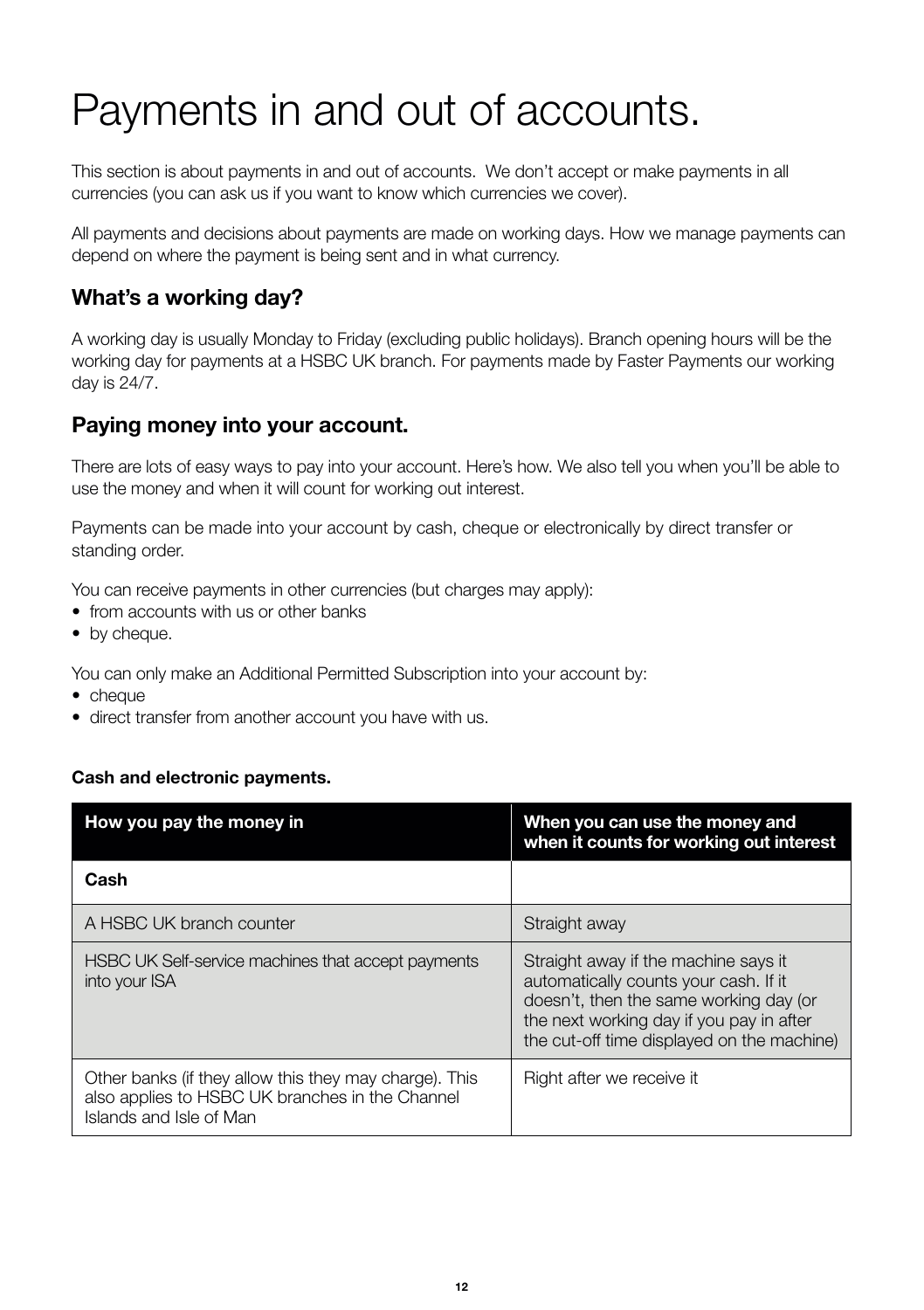If you pay in cash in a foreign currency, we'll convert it into pounds sterling first using the **first direct** Exchange Rate at the time we receive the cash. The timings above will then apply.

Only the account holder or someone appointed officially to run your account can pay cash over the HSBC UK branch counter or using a self-service machine.

If you pay cash in at a HSBC UK branch in the Channel Islands or Isle of Man, the above timings will start when we receive it. This can take up to three working days.

| <b>Receiving money electronically</b> |                                                                                                                                   |
|---------------------------------------|-----------------------------------------------------------------------------------------------------------------------------------|
| In pounds sterling                    | Straight away                                                                                                                     |
| In foreign currency                   | Right after we've converted it into pounds<br>sterling using the first direct Exchange Rate at<br>the time we receive the payment |

### **Standing order**

You can make regular payments into your account by standing order from another account in your name.

### **Cheques**

### **UK bank pounds sterling**

We process all pounds sterling cheques from a bank in the UK. Channel Islands or Isle of Man as images. That includes where you pay in a paper cheque at a HSBC UK branch. This allows them to be processed electronically which is much faster than just using the paper version.

We have to collect and process payments made by cheque from the paying bank. We've shown how long this takes in the table below. If you pay in a large-sized cheque, or one for a large amount, we may carry out some further checks. That means it might take a bit longer for it to be processed.

| Imaged cheques received<br>by us for processing:                                      | Working days after the<br>working day that the<br>cheque is paid in                        | For example, if you pay a<br>cheque in on a Tuesday                                             |
|---------------------------------------------------------------------------------------|--------------------------------------------------------------------------------------------|-------------------------------------------------------------------------------------------------|
| You'll start earning interest                                                         |                                                                                            | On Wednesday                                                                                    |
| You'll be able to use the money                                                       | 1 (as soon as the payment is<br>shown in your account - this<br>could be anytime that day) | After the money appears in your<br>account on Wednesday (this<br>could be at any time that day) |
| The paying bank can't recall<br>the money and we can't take it<br>out of your account |                                                                                            | After the money appears in<br>your account on Wednesday                                         |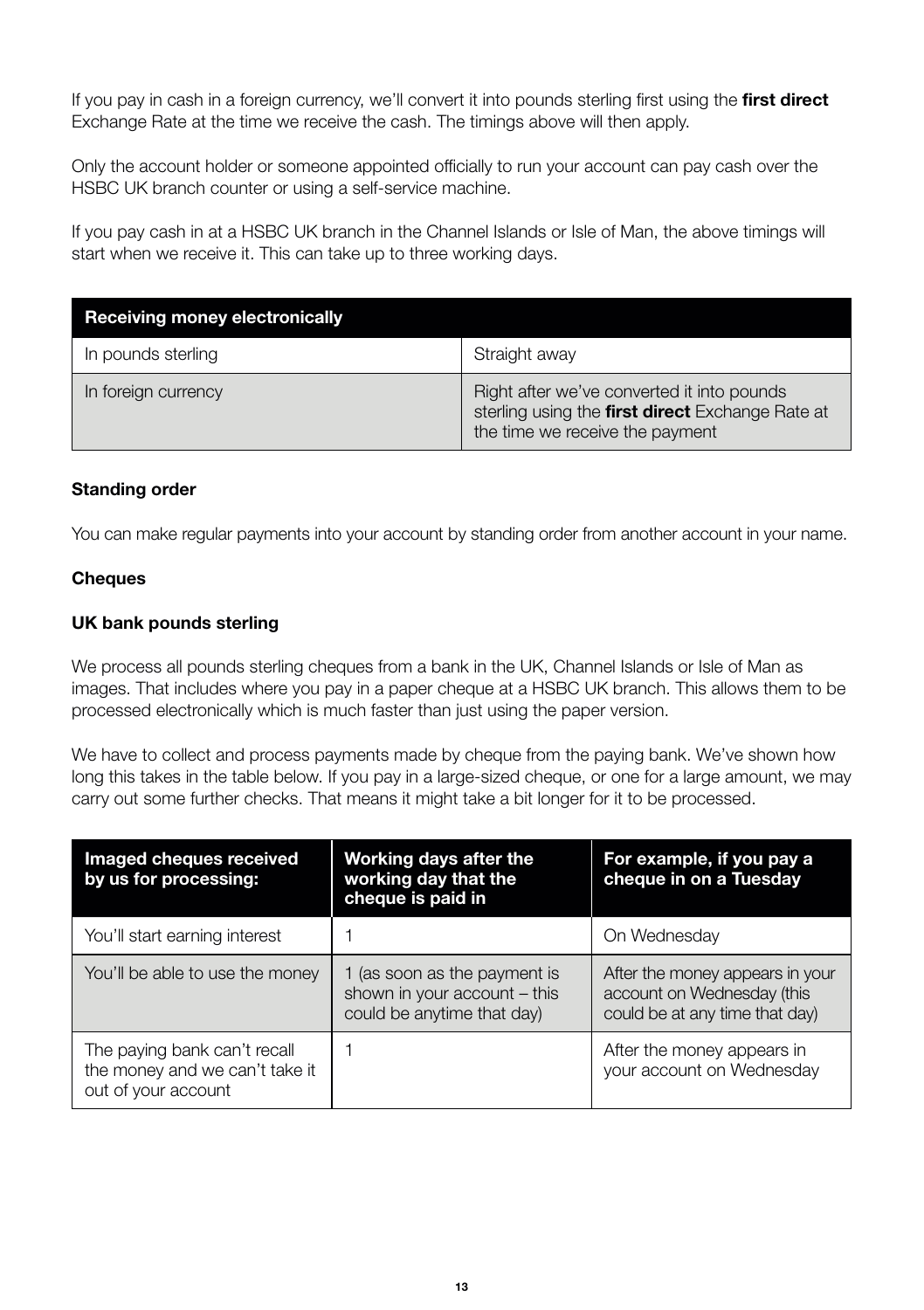If you're paying a cheque in at a HSBC UK branch, you'll need to do this before the cut-off time for processing for the above timings to apply. This will be either:

- 3.30pm; or
- when counter service closes.

whichever is earlier. So if a counter closes at 3pm that will be the cut-off time. If you pay in after the cut-off, the timings will begin from the next working day.

It's also different if you pay a cheque into a HSBC UK branch in the Channel Islands or the Isle of Man. Instead, these timings will begin when we receive it, normally on the next working day.

If a cheque has been paid into your account but is returned unpaid (for example, it bounces), we'll tell you and take the money back out of your account. We may be able to ask for payment again from the paying bank. An unpaid cheque won't count towards the maximum amount that you can pay into your ISA that tax year.

### **(!) Useful information for you.**

If something goes wrong and we have trouble scanning the cheque it might take longer than usual to process. This could happen, for example, where the writing isn't clear on the cheque.

### **Foreign currency cheques**

If you want to pay in a foreign currency cheque from a bank outside the UK, Channel Islands or Isle of Man, we'll check whether we can accept it. That includes a pounds sterling or euro cheque where the paying bank is outside the UK, Channel Islands or the Isle of Man.

There may be exchange controls that mean we can't. If we can accept it, you'll be responsible for our charges and any charges made by the foreign bank or agent we use.

We have to either **collect** or **negotiate** the cheque. If it's in a different currency to the account, we'll convert this to pounds sterling first using the **first direct** Exchange Rate.

### **Negotiate**

This means we work on trust and assume the cheque will clear. We'll pay the cheque amount into your account on the working day after we receive the cheque.

### **Collect**

This means we'll send the cheque to the paying bank and only pay the money into your account when we receive it. How long this takes depends on the paying bank or its country (you can ask us for details). We may use an agent to collect the payment. We'll send you confirmation of the rate and any fees for negotiating or collecting cheques.

If there's a problem, the foreign bank might return the cheque or ask for the money back. If this happens we'll need to take enough money out of your account to cover the payment in the foreign currency. So, if the exchange rate has changed, it's not likely to be the same as the amount we paid in. We'll do this even if you have already spent the money.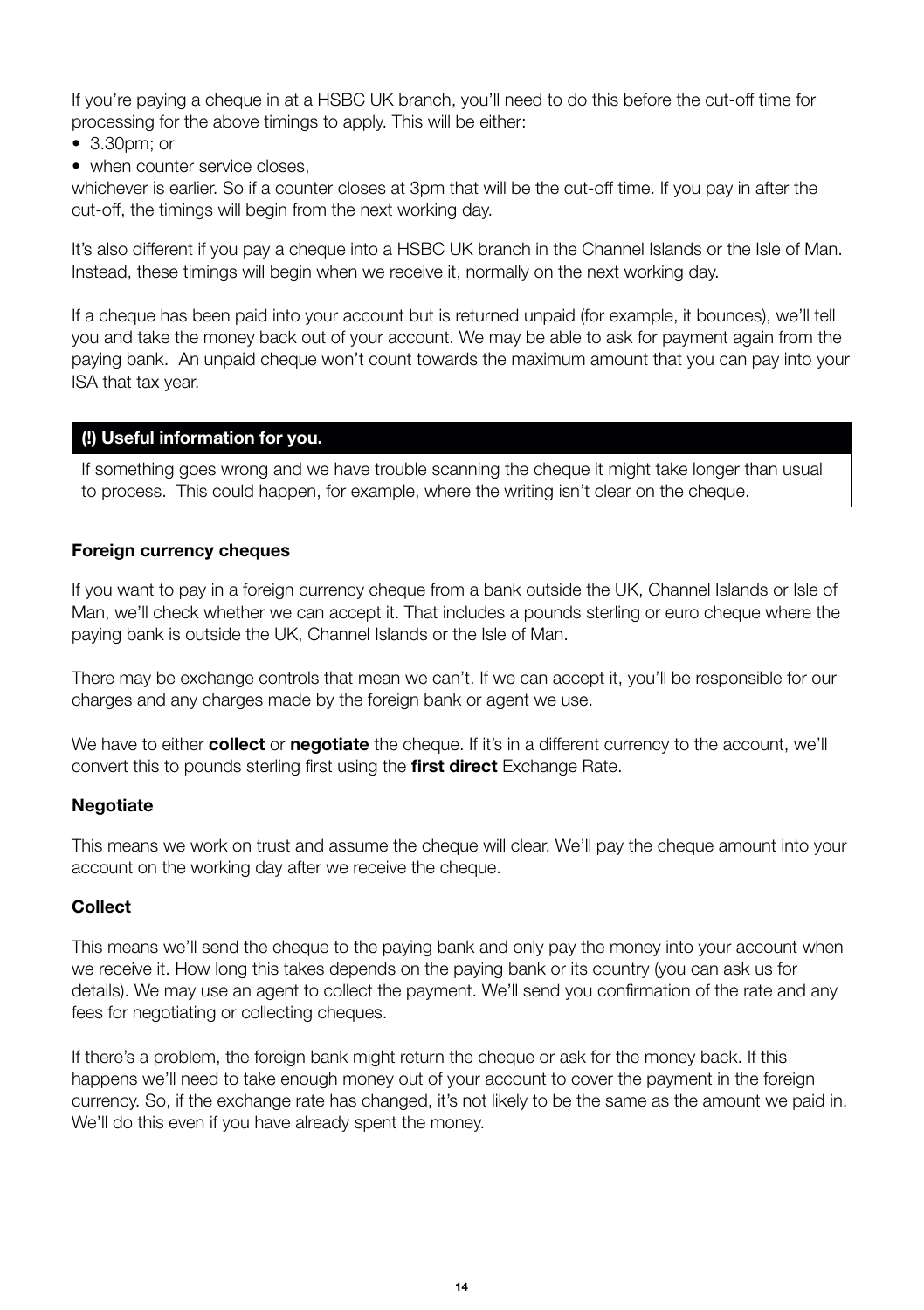### **12. Payments into your account by mistake or fraud.**

What we have to do in these situations depends on what's happened and how the payment was made.

- if we pay any money into your account by mistake or because of a system error, we'll take it back.
- if we suspect any payment into your account was made by fraud, we can remove it without asking you. This won't count towards the maximum amount that you can pay into your ISA in that tax year.

If we're told that a payment within the UK or made within the EEA in euros through SEPA wasn't meant for you, we'll let you know. This may happen if, for example, the person who made the payment used the wrong account number.

### **(!) Useful information for you.**

### **What's the EEA?**

The EEA is all member states of the European Union and Iceland, Liechtenstein and Norway. Following Brexit, the UK is no longer a member of the EEA.

### **What's SEPA?**

SEPA stands for the Single Euro Payments Area. It's a payment scheme used for sending money in euro in the UK and the EEA.

If you tell us it wasn't a mistake we won't return it. However, we're required by law to share all the information about it with the bank the payment came from, if they ask us to. This will include your name and address and the payment information. This is so that the person who made the payment can contact you directly.

### **Receiving money electronically from within the UK (other than by Clearing House Automated Payment System (CHAPS))**

| How long has it been in your account | What will we do?                                                                                                                                                                               |
|--------------------------------------|------------------------------------------------------------------------------------------------------------------------------------------------------------------------------------------------|
| Two months or less                   | We'll limit access to the money for 15 working<br>days. We'll tell you we've done this. This is to<br>give you time to show us it was meant for you<br>before we return it to the paying bank. |
| More than two months                 | We'll contact you before limiting access to the<br>money or returning it to the paying bank.                                                                                                   |

### **For any other payments (including CHAPS)**

We won't take the money out of your account or return it to the paying bank unless you agree.

### **13. Refusing payments.**

We can refuse to accept a payment into your account if we're acting reasonably. Some examples of when we might do this are set out below.

- If we reasonably believe that accepting it might cause us to breach a legal requirement or expose us to action from any government, regulator or law enforcement agency.
- Or if we reasonably believe there is fraudulent or criminal activity on the account.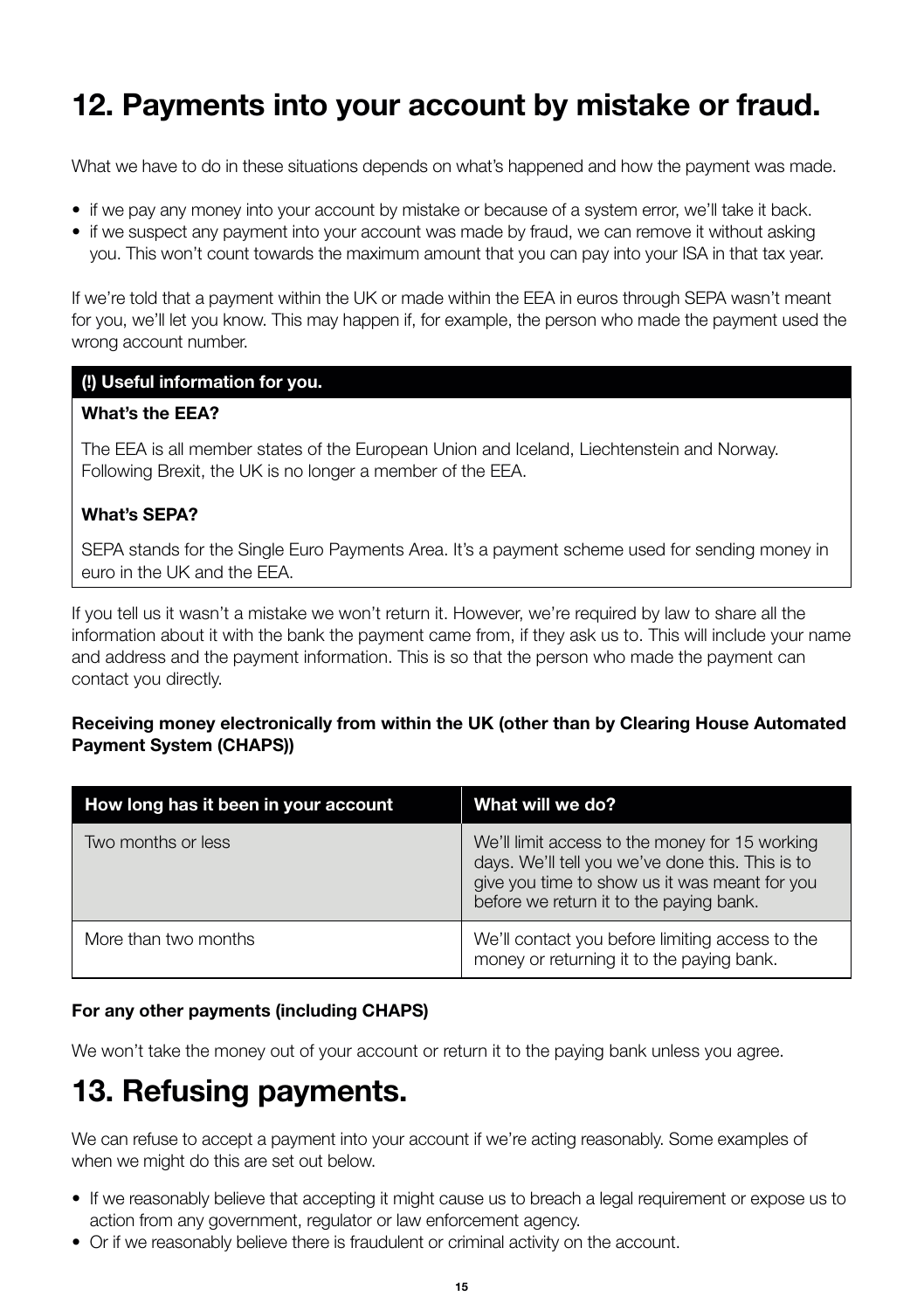### **14. Why we might not be able to make a payment.**

The ISA Regulations allow you to take money from your account within a time period that you ask for. This is always subject to our own internal processing times. We've set out in "How you can make payments from your account" the timescales that will apply to the payments you make.

We'll make a payment from your account if we can, but there are some reasons we may not be able to.

- there isn't enough money in your account.
- it's to an account that isn't a linked account.
- we can't confirm the identity of the person you're paying.
- you haven't given us the account or reference details.
- we know the details you gave us are incorrect.
- you've asked us to send the payment in a certain way (for example, by Faster Payments) and the other person's bank doesn't accept them.
- you haven't given us any extra information about the payment that we've reasonably asked for.
- the payment is over a limit that we tell you when you try to make it.

We reasonably believe that certain things have happened:

- there's been a breach of security or misuse of your account or security details.
- there's been fraudulent or criminal activity of any kind. It doesn't matter whether it's linked to your account or your relationship with us and it's reasonable for us not to make the payment.
- the payment would cause us to break the law. Or to do it would go against a regulation or code we follow, a court order or other duty, or requirement.
- the payment could mean we face action or censure from any government, regulator or law enforcement agency.
- someone else may have a claim over the money.

In this section, "we" and "us" includes **first direct** and any HSBC Group Company worldwide. When we get a request for a payment to be paid out of your account on a specific day, we check that you have enough money to pay it.

This check doesn't include sweep transfers into your account. You can find more information about 'sweeping' by visiting **firstdirect.com/current-account**.

We check first thing and again at 3.30pm that day.

If there's not enough money for any payments to be made, we may not make them.

### **How you'll know if there's been a problem**

If there's any problem with payments you make through Mobile, Online and Phone Banking, you'll be able to see straight away that the payment has failed. If there's a problem with a cheque or other payment, we'll try to tell you as soon as possible.

You can always call us right away to find out why we've refused a payment. We'll tell you unless we can't for legal or security reasons or to stop fraud. If we can, we'll tell you what you need to do to put it right. You can also get information on the payment through Mobile, Online and Phone Banking.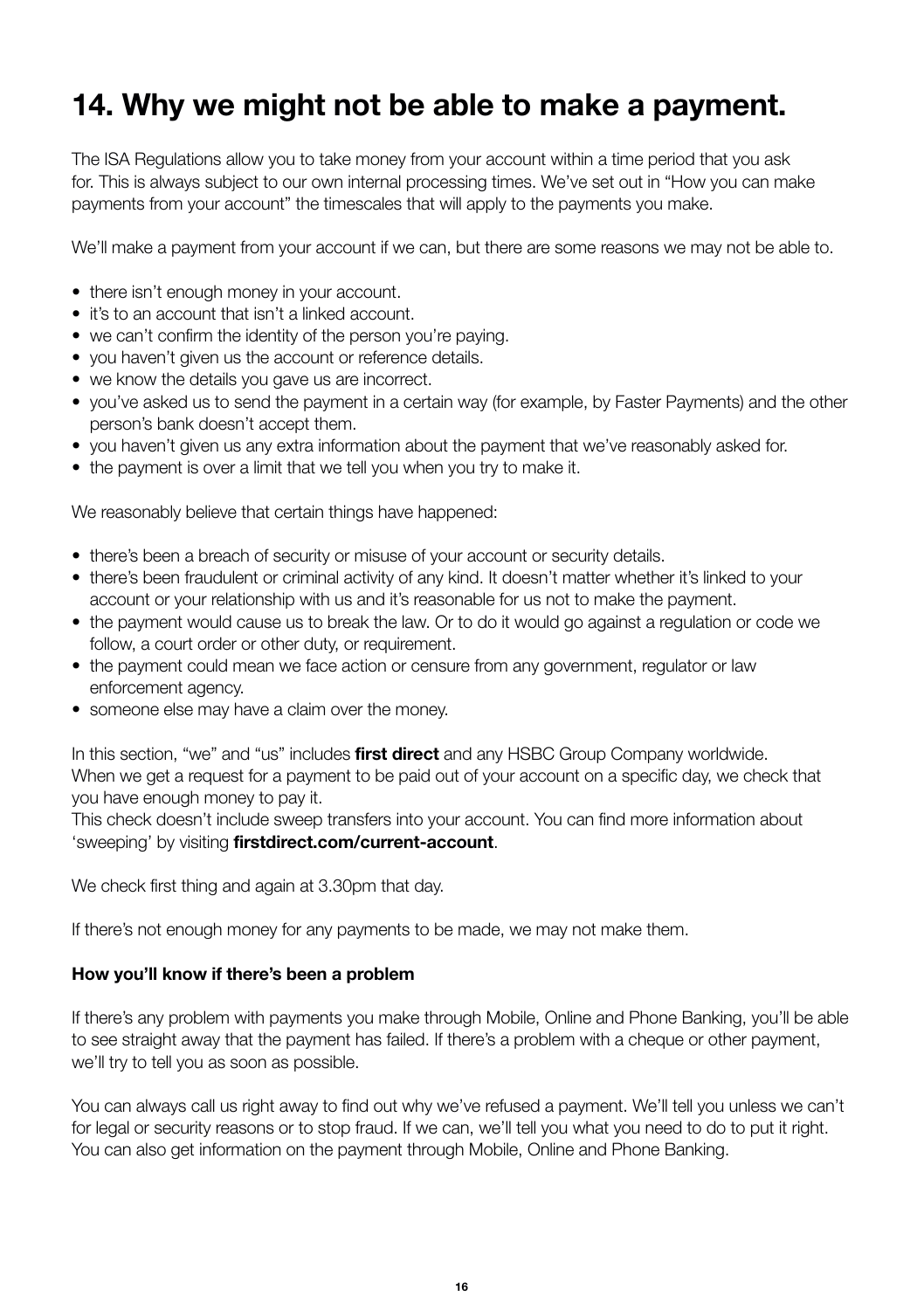### **15. Blocking your payments and services.**

We can block your access to services such as Mobile, Online and Phone Banking if we reasonably believe it's necessary because:

- we suspect fraud or criminal use; or
- of security concerns we have (for example, if we know or suspect your security details have been misused).

If we do this, we'll usually let you know why as soon as we reasonably can, unless we're prevented by law or any regulation or for security reasons. We'll unblock your access to these services as soon as the reason for blocking it ends.

### **16. How you can make payments from your account.**

The way we send payments depends on how much you're sending and to who (whether you're making an **internal** or **external** payment).

**External payments** are payments made to an account outside the HSBC Group.

**Internal payments** are payments you make from your account to another account within the HSBC Group in:

- your name (**internal payments to yourself**), or
- in someone else's name (**internal payments to someone else**).

We'll tell you about any limits that apply when you ask us to make a payment. When you're sending money in pounds sterling within the UK, we usually use CHAPS for external payments over our limits and Faster Payments for everything else. We explain more about these types of payments below.

### **Cash withdrawals**

You can make cash withdrawals at HSBC UK branches.

#### **Cheque withdrawals**

You can't make cheque payments from your account. But if you write to us to request a withdrawal, we can send you a cheque for the amount of the withdrawal.

#### **Standing orders**

You can't make standing order payments from your account.

#### **Sending money to your linked account**

You can send money in pounds sterling from your account to a linked account.

### **What's a linked account?**

This is a 1st Account in your name or that you hold jointly with another person. If you don't have a 1st Account in your name, you'll be able to send money to an account in your name with another bank.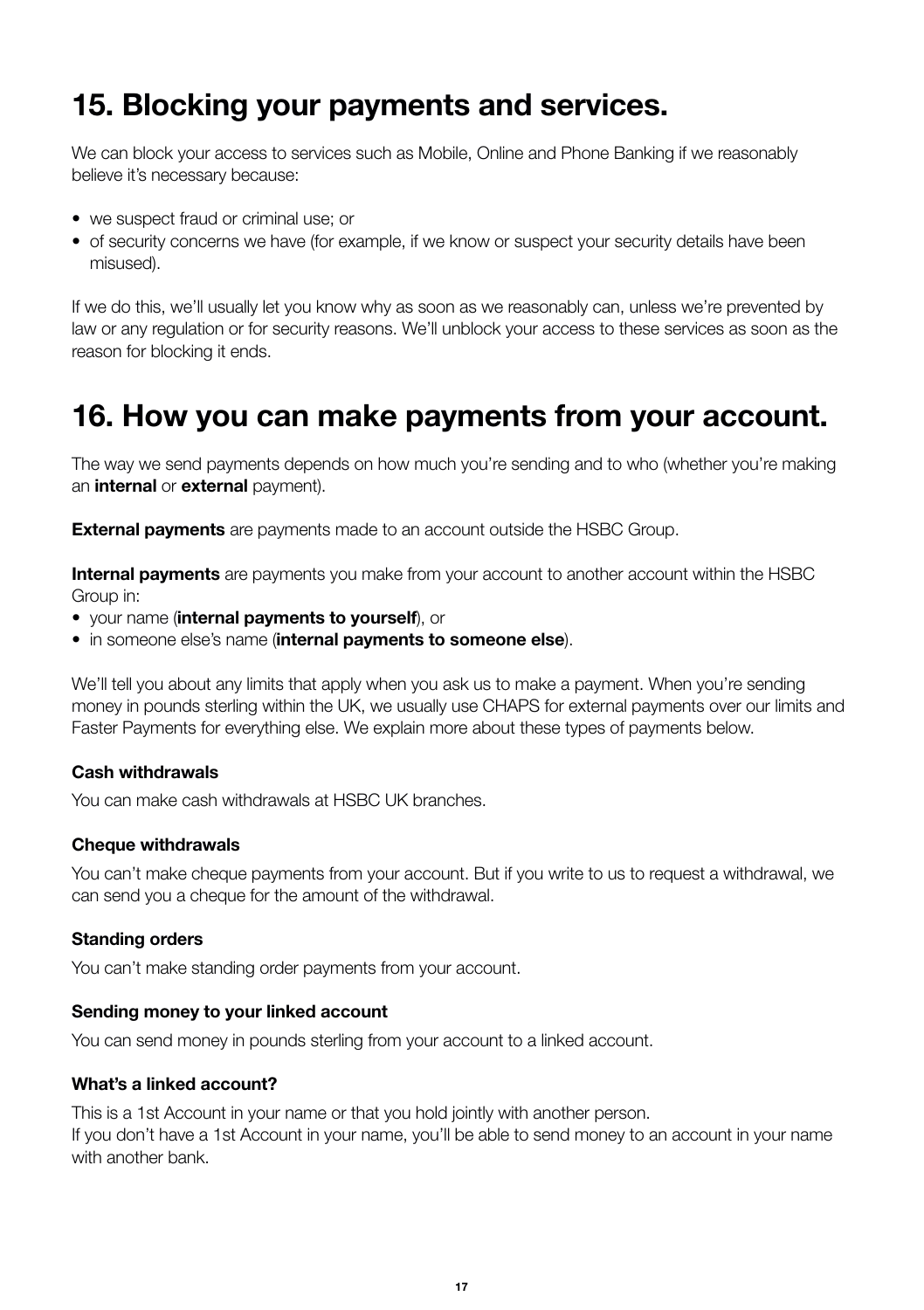### **The information we need from you**

To set up a linked account and send money from it, you'll need to give us details of the account you want to send money to and any other details we ask for. We usually need the sort code, account number, confirmation of the account holder's full name, or where available, a number that is linked to these, such as a mobile phone number. We might also need some other information.

You need to make sure you give us the right details, as we'll make the payment using only the information you give us. It's up to you to check the details are correct.

### **Cut-off times**

#### **What do we mean by cut-off time?**

The "cut-off time" is the latest time on any day that we can do things you ask us to, or add a payment to an account. We only make certain payments on a working day so if you ask us to make a payment after the cut-off, the timings will start from the next working day.

The table below shows the cut-off time for you asking us to make payments.

| <b>Sending money</b>                                             | <b>Cut-off time</b>                 |  |
|------------------------------------------------------------------|-------------------------------------|--|
| Within the UK in pounds sterling                                 |                                     |  |
| To a linked 1st Account                                          | 11.45pm                             |  |
| To a linked account held with<br><b>HSBC UK and M&amp;S Bank</b> | <b>11.45pm</b> if less than £50,000 |  |
|                                                                  | <b>7:30pm</b> if £50,000 or more    |  |
| To a linked account at another bank                              | <b>11.45pm</b> (Faster Payment)     |  |
|                                                                  | $4.45$ pm (CHAPS)                   |  |

If you ask us to send money on a future date, we'll send it on that date. But if it's a non-working day, we'll make it on the next working day.

You must call us to send money by CHAPS.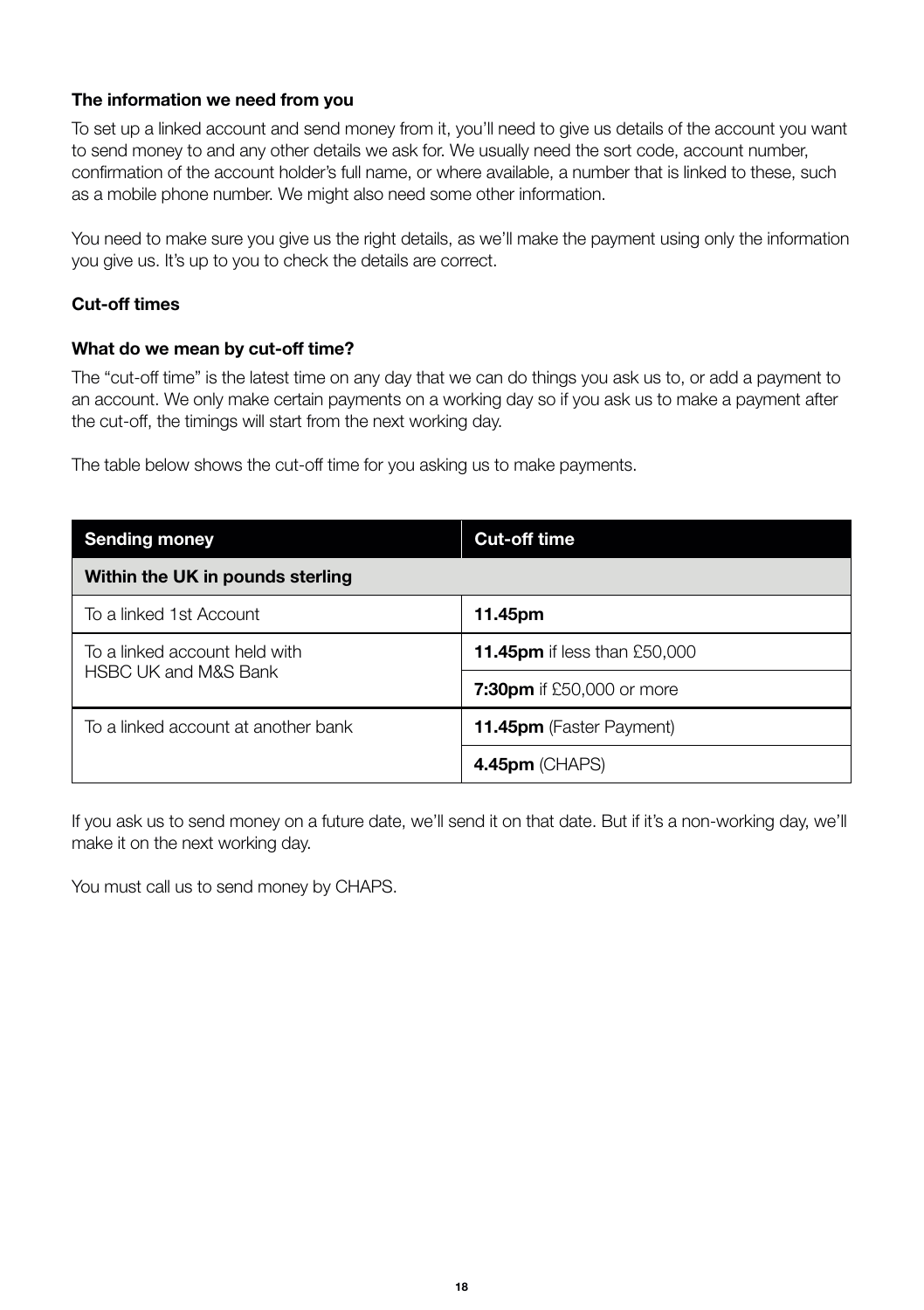### **17. Cancelling or changing payments (other than cheques).**

We can't cancel any immediate payments such as online transfers or Phone Banking payments.

Other payments can be cancelled if you contact us by the deadline shown below on or before the working day before the payment is due to be made.

| <b>Payment type</b>                                     | <b>Deadline</b>                            |
|---------------------------------------------------------|--------------------------------------------|
| Internal transfers and other payments (except<br>CHAPS) | <b>11.45pm</b> (the day before we send it) |
| <b>CHAPS</b>                                            | 10pm                                       |

### **18. If a payment goes wrong or money goes missing from your account.**

This section is about four main things.

#### **Incorrect payments**

These are payments that haven't been sent to the person or account that you asked us to make the payment to because of a bank error.

#### **Unauthorised payments**

These are payments made without your (or your representative's) permission.

#### **Mistaken payments**

These are payments that haven't been sent to the right person or account because you gave us the wrong details.

#### **If you're tricked into sending money to a fraudster.**

This is when you intended to send money to a specific person, but you were tricked into sending it to someone else. Or you could have sent money for what you thought was a genuine purpose, but which was fraudulent.

We also talk about what happens if you've been '**extremely careless**'. When we say this, we mean what's legally known as '**grossly negligent**'.

If you give someone your security details and they use them to make a payment, we may treat the payment as if you'd authorised it. But that will depend on what happened. This is why you mustn't tell anyone your security details.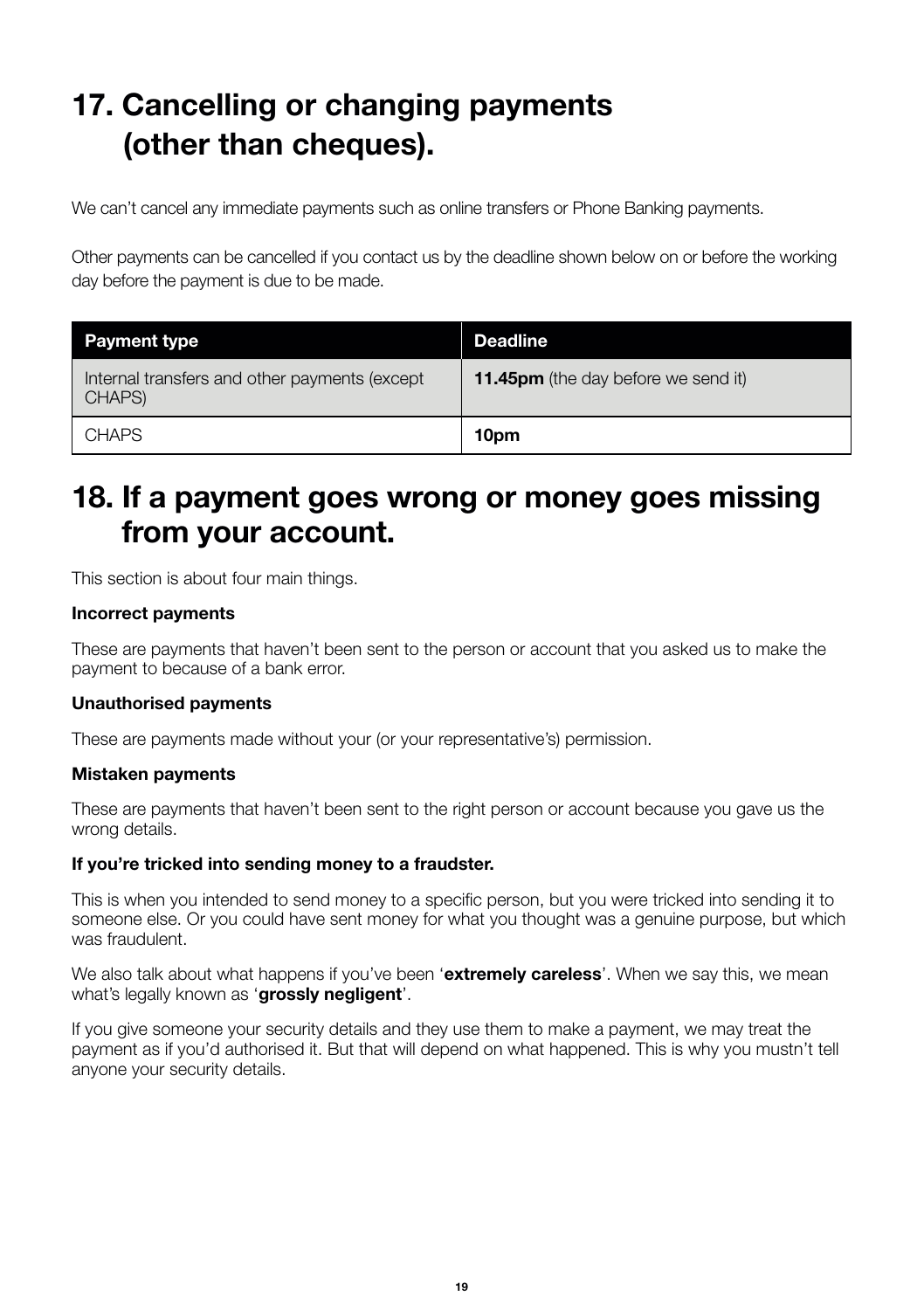### **Things to consider about refunds**

| Question                                                                                      |   | Answer                                                                                                                                                                                                                                                                                                                    |
|-----------------------------------------------------------------------------------------------|---|---------------------------------------------------------------------------------------------------------------------------------------------------------------------------------------------------------------------------------------------------------------------------------------------------------------------------|
| What should you do if you                                                                     |   | You must call us as soon as you can.                                                                                                                                                                                                                                                                                      |
| • notice an incorrect, mistaken or<br>unauthorised payment                                    | → |                                                                                                                                                                                                                                                                                                                           |
| <b>or</b>                                                                                     |   |                                                                                                                                                                                                                                                                                                                           |
| think you've been tricked into<br>sending money to a fraudster?                               |   |                                                                                                                                                                                                                                                                                                                           |
| What will we do when you tell us<br>about an incorrect payment or<br>unauthorised payment?    | → | We'll normally refund the money before the end of the<br>next working day after you tell us. We'll do it sooner if<br>we can.                                                                                                                                                                                             |
| What will we do when you tell us<br>you've been tricked into sending<br>money to a fraudster? | → | We'll look into this and follow industry guidelines.<br>We'll let you know whether you're entitled to a full or<br>partial refund, usually within 15 working days after<br>the day you told us. It may take longer in exceptional<br>circumstances. If you're entitled to a refund, we'll give<br>you this without delay. |
| Will we always make a refund?                                                                 |   | No. We won't always make a refund. We explain<br>some of the reasons why we won't always make a<br>refund below.                                                                                                                                                                                                          |
|                                                                                               |   | • for an incorrect payment, if we can prove that the<br>bank of the person you paid received the payment.                                                                                                                                                                                                                 |
|                                                                                               | → | • for an unauthorised payment, if we know you've<br>been extremely careless or we reasonably suspect<br>fraud on your part.                                                                                                                                                                                               |
|                                                                                               |   | • if we believe it's clear you should have known you<br>were sending money to a fraudster. We'll always<br>consider all the circumstances before we make our<br>decision.                                                                                                                                                 |
| Can we take back a refund we've<br>made?                                                      |   | Yes. We can take back refunds (after giving you<br>reasonable notice) in some cases:                                                                                                                                                                                                                                      |
|                                                                                               | → | For incorrect payments - we can show that the<br>payment was received by the other person's bank.                                                                                                                                                                                                                         |
|                                                                                               |   | For unauthorised payments - we can prove that you<br>acted fraudulently. Or that it was made because you<br>intentionally failed to keep your security details safe (or<br>you were extremely careless).                                                                                                                  |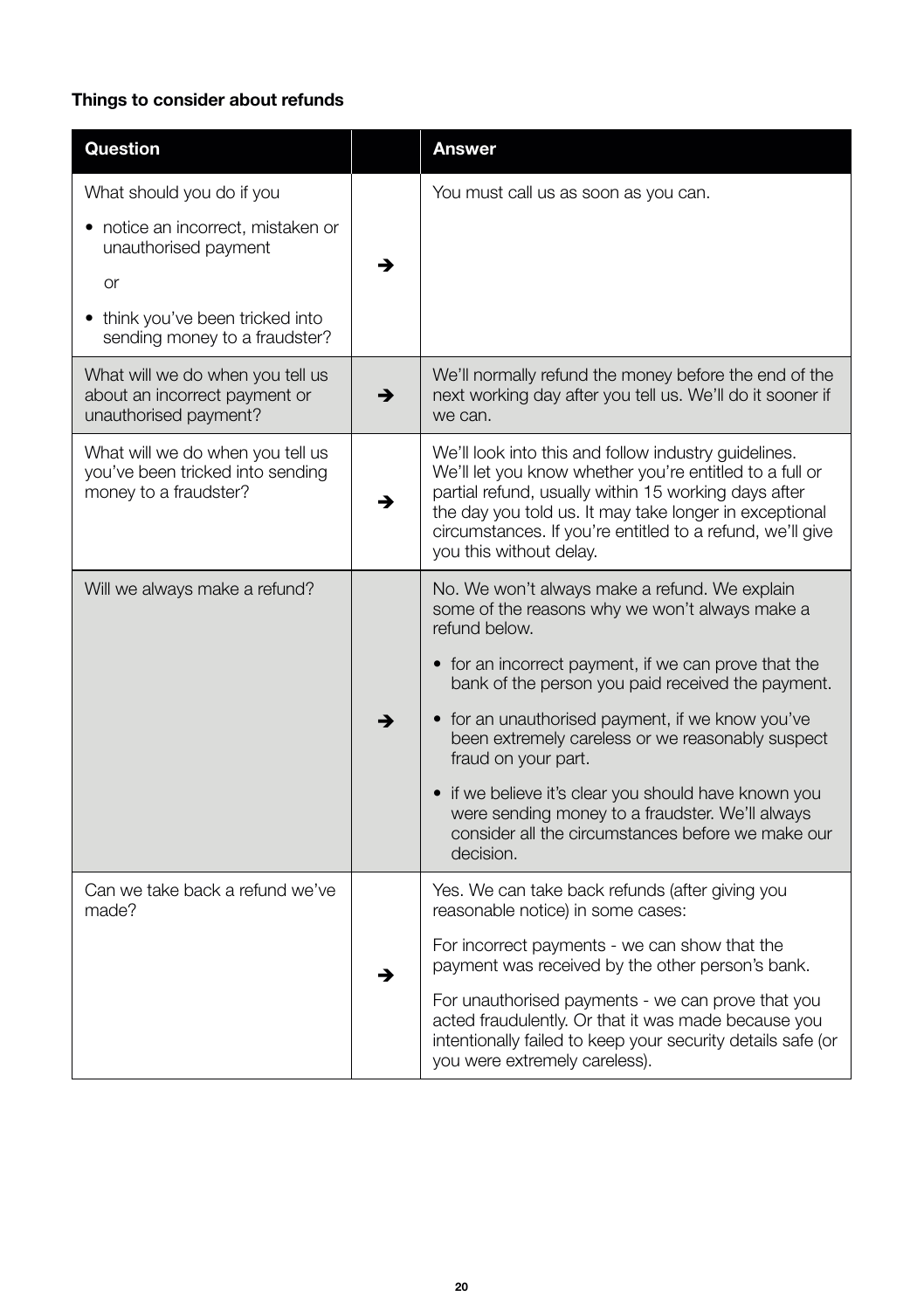### **Unauthorised payments**

| Question                                                                                                       |   | <b>Answer</b>                                                                                                                                                                                                                                                                                                                                                                                                                                                                           |
|----------------------------------------------------------------------------------------------------------------|---|-----------------------------------------------------------------------------------------------------------------------------------------------------------------------------------------------------------------------------------------------------------------------------------------------------------------------------------------------------------------------------------------------------------------------------------------------------------------------------------------|
| What happens if we<br>can prove you acted<br>fraudulently?                                                     | → | You're responsible for all payments from your account.                                                                                                                                                                                                                                                                                                                                                                                                                                  |
| What happens if we<br>can prove you've been<br>extremely careless?                                             | → | You're responsible for all payments from your account. But only<br>until you've told us that your payment device or security details<br>have been lost or stolen. Or that you suspect someone has<br>used them without your permission.                                                                                                                                                                                                                                                 |
| What happens if you made<br>the payment remotely, for<br>example, by online or by<br>phone?                    | → | We're responsible for any unauthorised purchase of goods<br>or services (other than financial services) made online, unless<br>you've acted fraudulently.                                                                                                                                                                                                                                                                                                                               |
| Are there any other cases<br>where we're responsible<br>for unauthorised payments<br>or fraud on your account? | → | Unless you've acted fraudulently, we're responsible for making<br>a refund if certain things happen. We've set these out below.<br>• after you've told us that your debit card or security details<br>have been lost or stolen.<br>if we haven't provided a number for you to tell us that your<br>$\bullet$<br>debit card or security details have been lost or stolen.<br>• if we haven't checked that it was you who authorised the<br>payment in the way we're legally required to. |

### **Mistaken payments**

| Question                                              |   | <b>Answer</b>                                                                                                                                                                                                                                                                                                                                                                         |
|-------------------------------------------------------|---|---------------------------------------------------------------------------------------------------------------------------------------------------------------------------------------------------------------------------------------------------------------------------------------------------------------------------------------------------------------------------------------|
| What happens if a<br>mistaken payment's been<br>made? | → | We won't give a refund but we'll try to help you recover your<br>money if you ask us to. We can contact the bank that's received<br>your payment, usually within two working days, to try to get the<br>money back. You just need to ask us to do this. We may charge<br>our reasonable costs for doing it, but we'll tell you the maximum<br>amount you'll pay first.                |
|                                                       |   | If the payment was to another bank in the UK and we can't<br>recover your money, you can try to get the money back<br>yourself. That also applies to euro payments sent to a bank<br>within the EEA using SEPA. If you need to do this, you can ask<br>us to help you by writing to us. We'll give you all the information<br>we've been given by the bank that received the payment. |

### **19. Refunds.**

### **How much will we refund and can we reverse a refund?**

If we give a refund, we'll refund the money with any interest we charged, or pay any interest that we should have paid. This will put you back in the position you would have been in if the payment hadn't been made.

If we give a refund but later find you weren't entitled to it, we'll reverse it. This will put you back in the position you would have been in without the refund.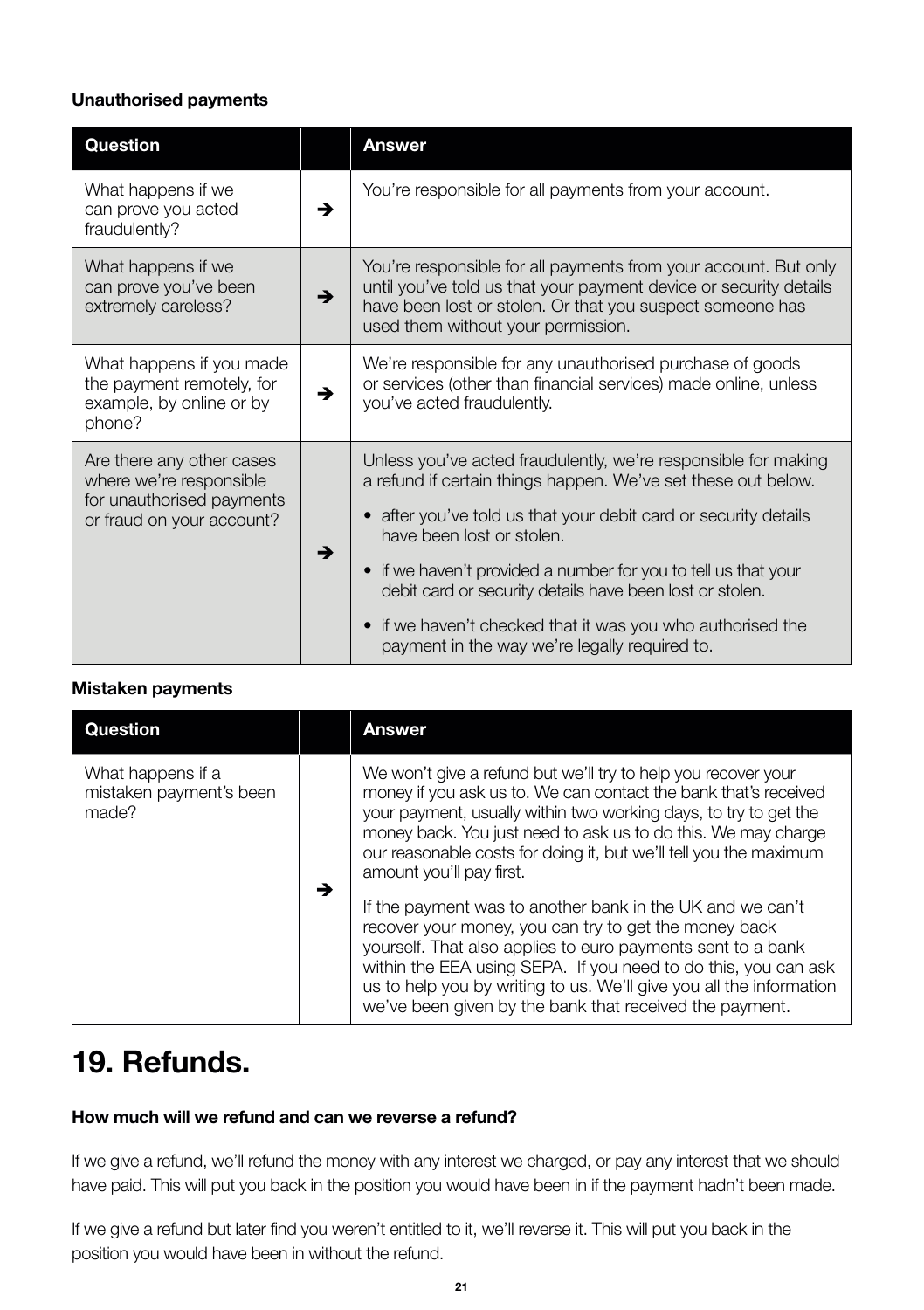# About charges and how we pay interest.

### **You'll find:**

- the current interest rate for your account in the latest version of our Interest Rates and Charges brochure, by contacting us or visiting our website to print or download the latest rates; and
- all our standard charges, for example for making payments and providing services, below.

### **Contact us if you'd like further details**.

### **20. Interest rates.**

We'll tell you your interest rate when we open the account and you can visit our website or contact us to find out your current rate.

We work out interest each day on the amount we're holding for you in that account. We'll pay interest into your account monthly. If you close your account, we'll pay interest up to the date you close it. We'll add this to the closing balance that we return to you.

### **21. Charges.**

### **Important information**

We may charge for services which aren't set out in this agreement, but we'll always tell you how much it is and check you're happy to pay it before we provide the service.

If we have to do anything to comply with a court order on your accounts, such as a child maintenance order, we may charge a fee. We can charge up to the maximum the law allows.

We won't charge you for internal payments if they're within our limits. We'll tell you about any limits that apply when you ask us to make a payment.

Taxes or costs may apply to you that:

- aren't charged by us; and/or
- won't be paid through us.

We take charges from your account when we make the payment.

If you receive a payment in pounds sterling, we'll take the charge before we make the payment to your account. For payments in foreign currencies, we'll pay the full amount into your account before we take the charge.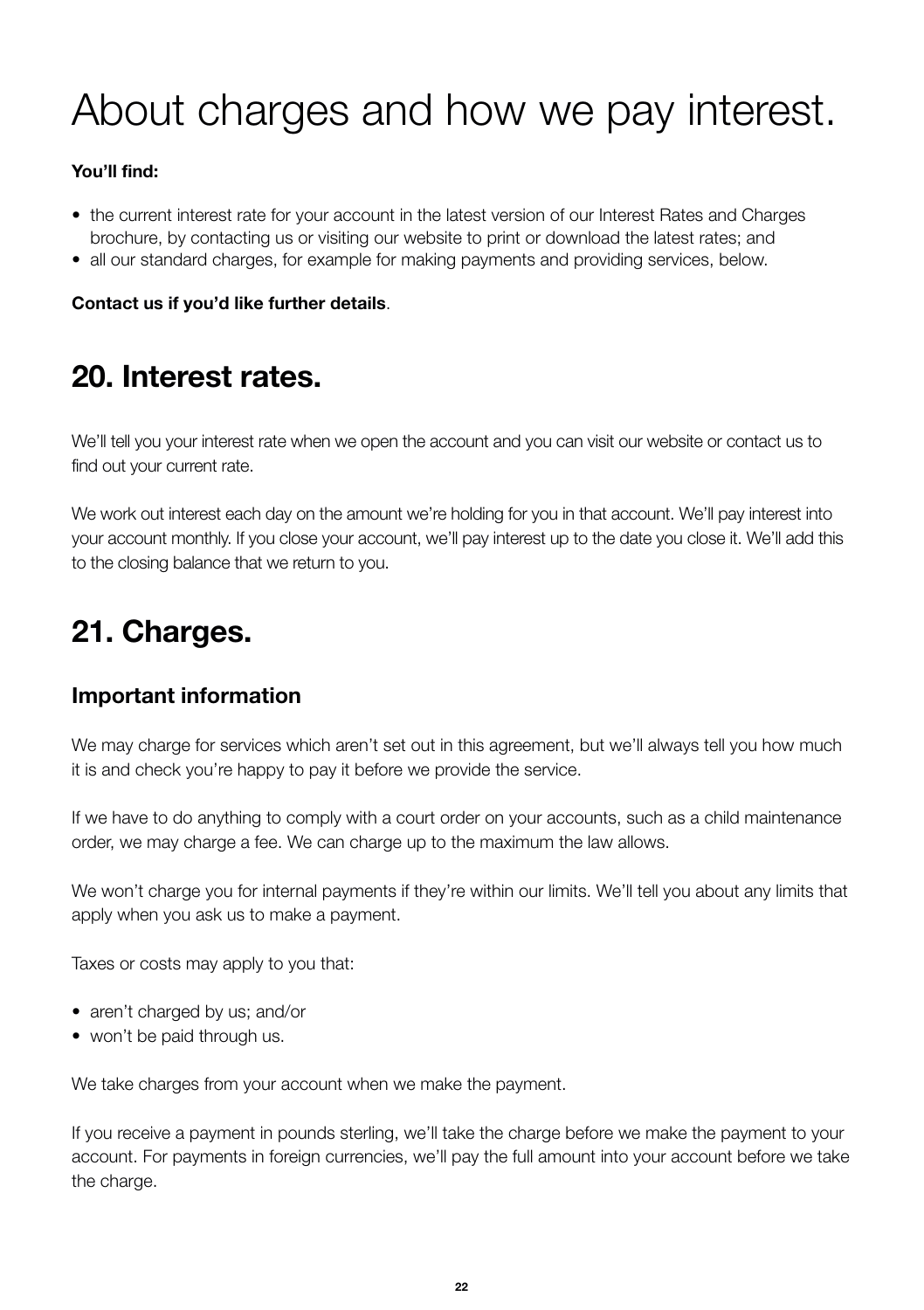|                                                   | <b>Charges</b>         |                                 |                       |
|---------------------------------------------------|------------------------|---------------------------------|-----------------------|
| Sending money within the<br>UK in pounds sterling | Тo                     | <b>Phone Banking</b><br>or Post | <b>Online Banking</b> |
| <b>CHAPS</b>                                      | Any linked<br>accounts | £17                             | N/A                   |

### **Receiving money**

| Charges we take from some payments<br>into your account                                                                                                                                                | Charge |
|--------------------------------------------------------------------------------------------------------------------------------------------------------------------------------------------------------|--------|
| Receiving up to 50,000 euro from countries in the EU if the relevant<br>identification numbers are provided (those are the Bank Identifier<br>Code (BIC) and International Bank Account Number (IBAN)) | Free   |
| Receiving any other money in a foreign currency                                                                                                                                                        | £5     |
| Receiving money from outside the UK in pounds sterling                                                                                                                                                 | £5     |
| Cheques issued by banks outside the UK and/or in a foreign<br>currency that we collect for you                                                                                                         | £28    |
| Returned cheques                                                                                                                                                                                       | £28    |
| Pension cheques                                                                                                                                                                                        | £6     |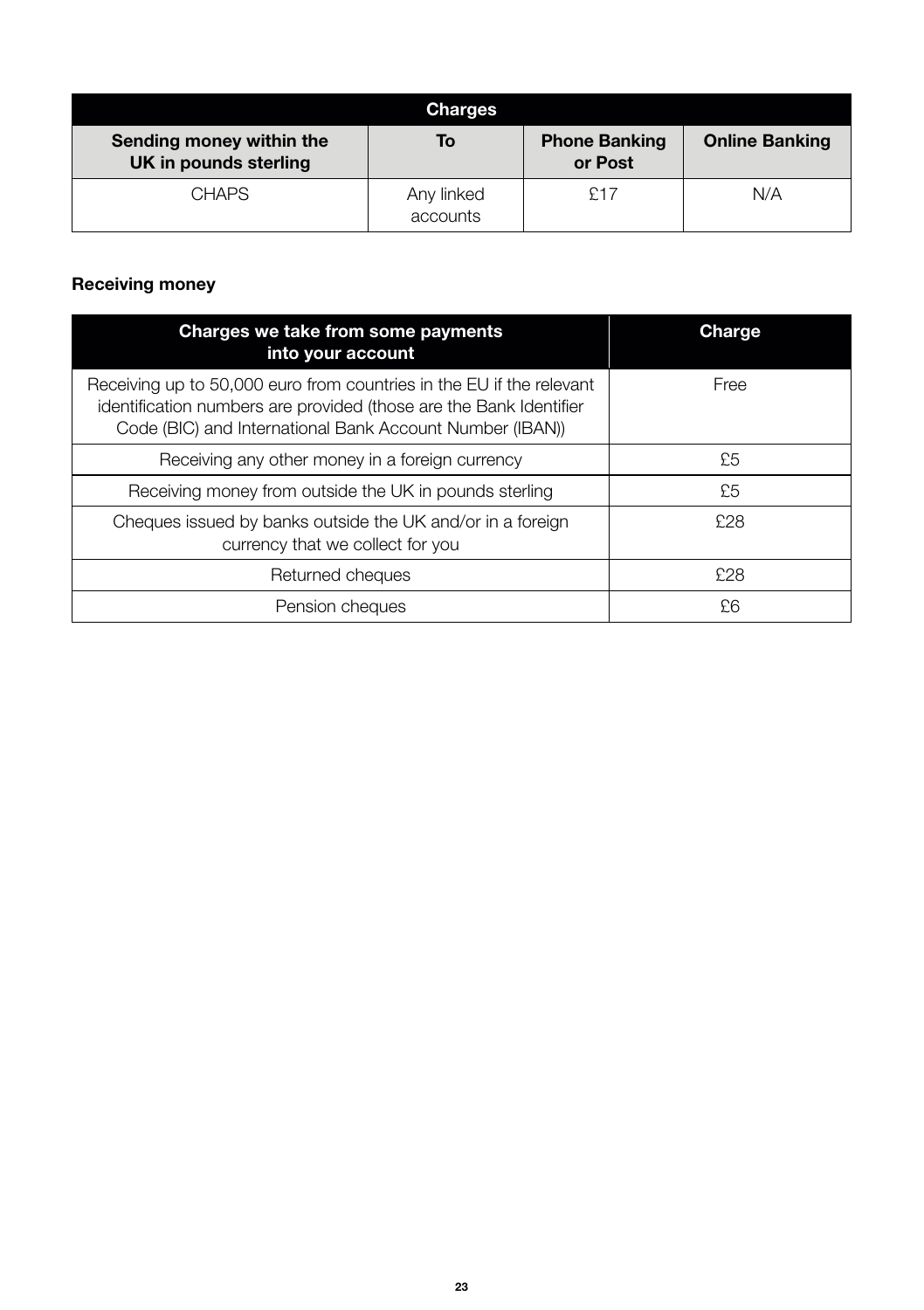## Our relationship with you.

### **22. Changes we can make.**

This agreement doesn't have an agreed end date.

As it may last for a long time, we're likely to need to make changes to it to take account of certain things. For example, how we develop our services, how our business changes and when things happen that we don't control.

We'll only make changes for these reasons if it's reasonable for us to pass the impact of that change on to you.

As we can't predict precisely why we might need to make changes to this agreement, we may also make changes for reasons that aren't covered here.

### **All changes** (but not changes to exchange rates)

The tables below explain the types of changes we might need to respond to. They also let you know the terms that will be affected because of those changes.

| Changes we don't control                                                                                                                                                                                                      | Terms we can change |                |             |
|-------------------------------------------------------------------------------------------------------------------------------------------------------------------------------------------------------------------------------|---------------------|----------------|-------------|
|                                                                                                                                                                                                                               | Interest rates      | <b>Charges</b> | Other items |
| We'll respond proportionately to changes we don't control.                                                                                                                                                                    |                     |                |             |
| • Changes in general law or regulations.<br>• Decisions or recommendations we have to follow<br>such as those made by a court, regulator or<br>Financial Ombudsman Service.<br>• New industry quidance and codes of practice. |                     |                |             |
| • Changes in the Bank of England base rate, other<br>market rates and indices or tax rates.                                                                                                                                   |                     |                |             |
| • Cover changes in the costs of providing the account.                                                                                                                                                                        |                     |                |             |

| <b>Changes to our business</b>                                                                          | Terms we can change |                |             |
|---------------------------------------------------------------------------------------------------------|---------------------|----------------|-------------|
|                                                                                                         | Interest rates      | <b>Charges</b> | Other items |
| We'll also need to make reasonable changes to our business.                                             |                     |                |             |
| • The way we manage the account because of new<br>technology.<br>• Our systems, services or facilities. |                     |                |             |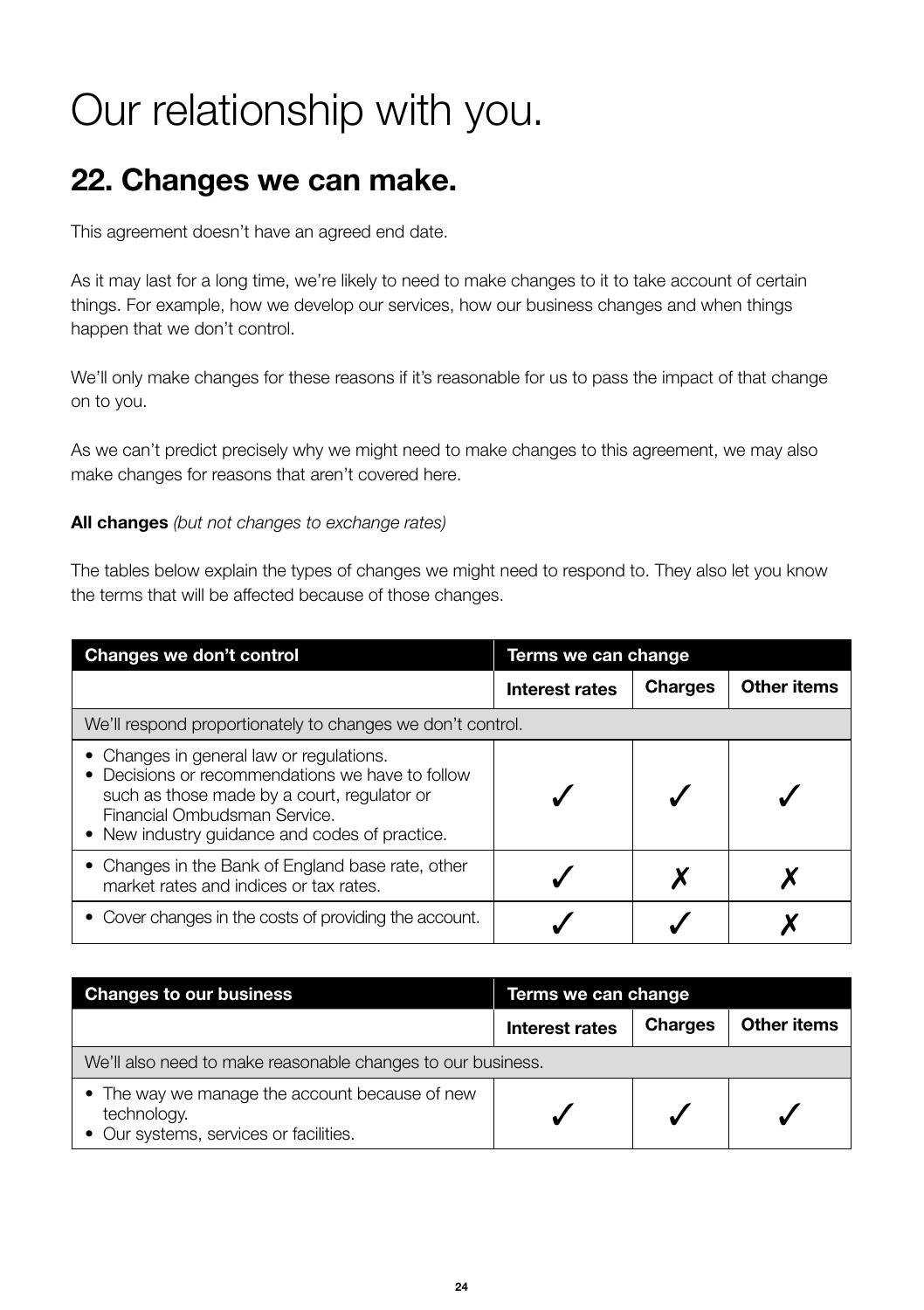| <b>Changes for other reasons</b>                                                                                                                                          | Terms we can change |         |                |
|---------------------------------------------------------------------------------------------------------------------------------------------------------------------------|---------------------|---------|----------------|
|                                                                                                                                                                           | Interest rates      | Charges | Other<br>items |
| There may be changes that need to happen for other<br>reasons that we haven't mentioned in this table. We'll<br>make those if it's reasonable or valid for us to do this. |                     |         |                |

| Other changes                                                                                                                                                                                                                | Terms we can change |                |                |
|------------------------------------------------------------------------------------------------------------------------------------------------------------------------------------------------------------------------------|---------------------|----------------|----------------|
|                                                                                                                                                                                                                              | Interest rates      | <b>Charges</b> | Other<br>items |
| Sometimes we'll make changes without giving you a<br>reason. If we do this, we'll always explain the effect<br>of these. You'll always be able to close your account<br>or service free of charge before the changes happen. |                     |                |                |

#### **The table below explains the changes we might make and when we'll tell you about them**

| Change                                | When we'll tell you about it                                                                                                                                             |
|---------------------------------------|--------------------------------------------------------------------------------------------------------------------------------------------------------------------------|
| Increasing interest rates we pay you. | • personal notice within 30 days <b>after</b> the<br>change; or<br>• within three working days <b>after</b> the change<br>online, in a newspaper or in a HSBC UK branch. |
| Reducing interest rates we pay you.   | At least 14 days <b>before</b> the change. But we may<br>not give notice if there's less than £100 in the<br>account.                                                    |
| All other changes.                    | At least 30 days <b>before</b> the change.                                                                                                                               |

### **Your rights when we tell you about a change**

You're protected from any change we make to your disadvantage because we'll give you advance notice. This will give you the chance to end our agreement, or switch your account to another account we offer, or to another bank.

For changes we tell you about in advance, you have until the change is made or 60 days (whichever's longer) to tell us you want to close your account. If we don't hear from you, we'll assume you've accepted the change. We'll go on and make the change at the end of the notice time.

If you don't want to accept a change, you can close your account without charge.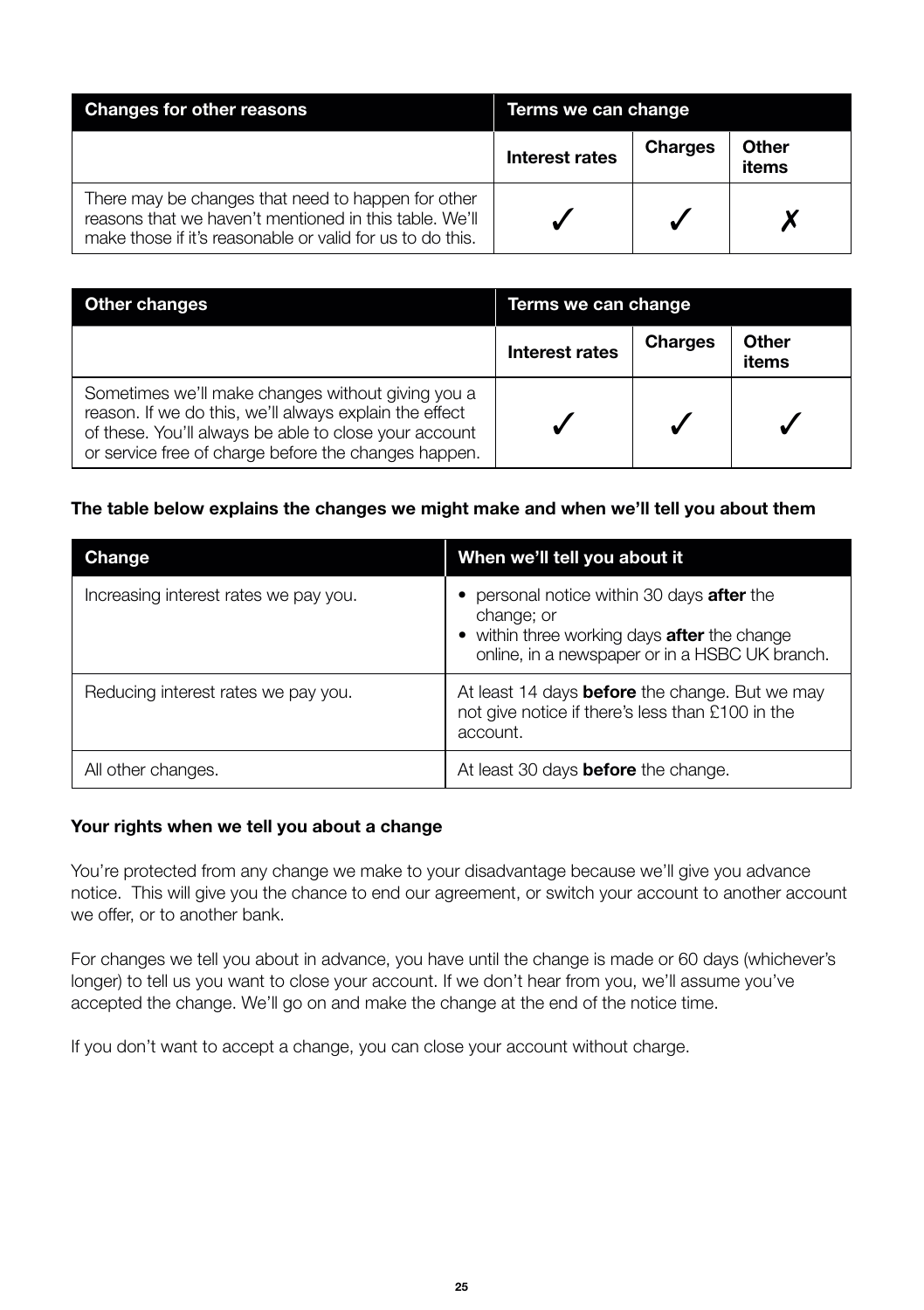### **23. Changes we can make without telling you in advance.**

| <b>Exchange rates</b>                                                                                                                        | When we apply changes                                                   |
|----------------------------------------------------------------------------------------------------------------------------------------------|-------------------------------------------------------------------------|
| The first direct Exchange Rate will be used<br>when we convert a payment you receive into<br>another currency for you.                       | We can change these straight away and without<br>giving advance notice. |
| You can get details of the current exchange<br>rates by calling us. We also give you the rate if<br>you make a payment using Online Banking. |                                                                         |

### **24. How you can close your account or end this agreement.**

You can always close your account with us at any time.

What happens to your account depends on whether you close it during the 'cooling off period' or after this. We explain more in the table below.

| If you want to close<br>your account within<br>the 'cooling off period'<br>This lasts for 14 days<br>starting from the day after<br>we've confirmed we've<br>opened your account. | You can tell us you want to close your account by post or through<br>Online Banking or by calling us during the cooling off period. We'll close<br>it without charge. You'll have to pay charges for using the account<br>(such as payment charges). We'll pay you any interest you've earned.<br>If you've transferred money in from another ISA manager and you've<br>changed your mind but you still want to keep the tax benefit of holding<br>money in an ISA, you can transfer your account to another ISA<br>manager or back to your original ISA manager (if they agree). If you<br>don't transfer the money to another ISA manager, you'll lose the tax<br>treatment of the ISA.<br>If you cancel your account, the payments into your account will be |
|-----------------------------------------------------------------------------------------------------------------------------------------------------------------------------------|-----------------------------------------------------------------------------------------------------------------------------------------------------------------------------------------------------------------------------------------------------------------------------------------------------------------------------------------------------------------------------------------------------------------------------------------------------------------------------------------------------------------------------------------------------------------------------------------------------------------------------------------------------------------------------------------------------------------------------------------------------------------|
|                                                                                                                                                                                   | treated as if they were never made. This means you can subscribe to<br>another cash ISA with us or someone else in the same tax year (as long<br>as you're eligible).                                                                                                                                                                                                                                                                                                                                                                                                                                                                                                                                                                                           |
| If you want to close<br>your account at any<br>other time                                                                                                                         | If you tell us you want to close your account, unless you've told us to<br>transfer the money to another ISA provider to retain the tax benefits of<br>your ISA, we'll close the account and send you the amount in it (and<br>any interest) when everything you owe us has been paid.                                                                                                                                                                                                                                                                                                                                                                                                                                                                          |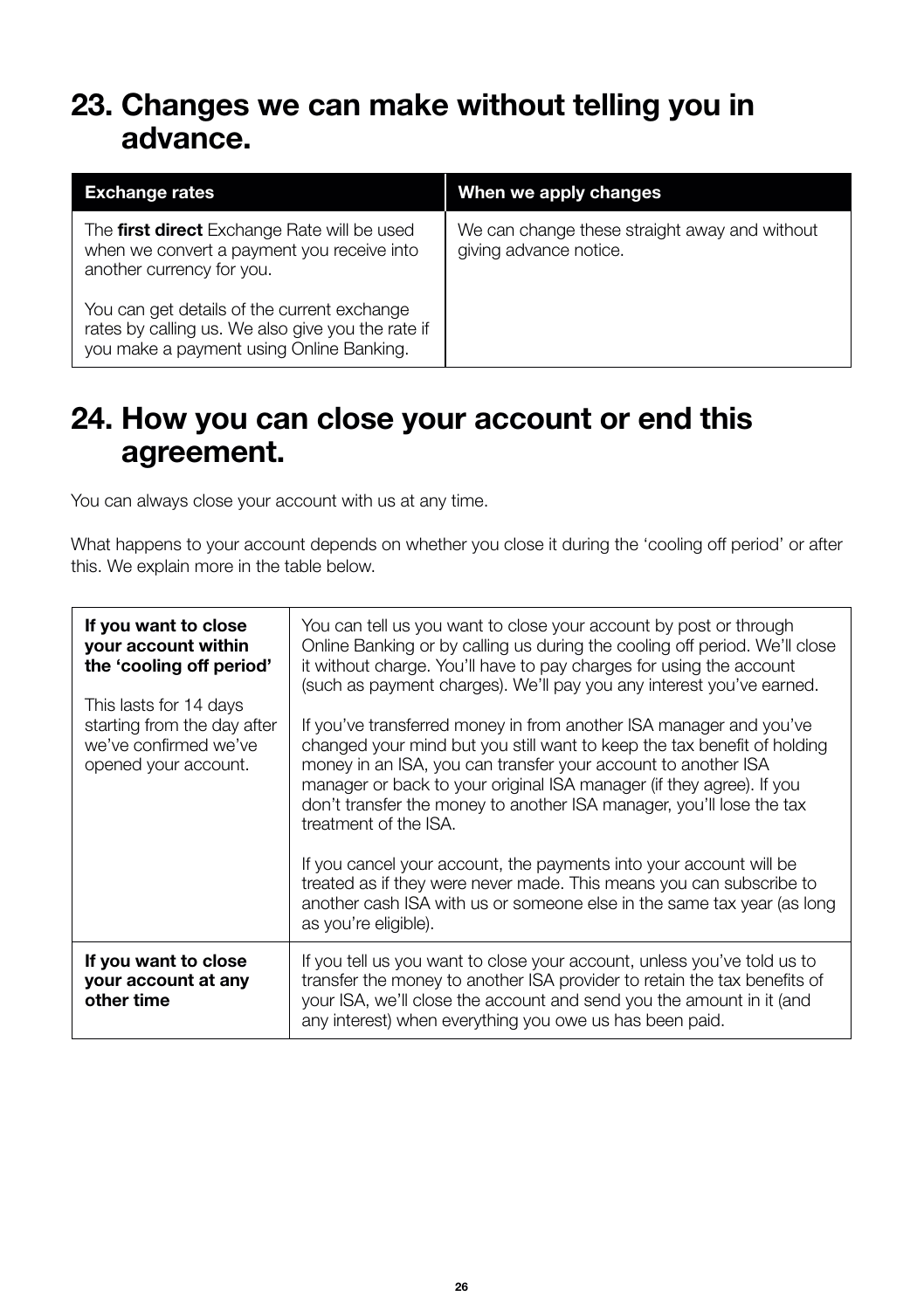### **25. How we can end this agreement and close accounts.**

Sometimes we can end the agreement and close your accounts straight away and not give you any notice. We'll only do this if certain things happen. We've set these out below.

- You have seriously or persistently broken this agreement.
- You have behaved inappropriately either to us or when using our services. For example, you acted abusively, offensively or violently towards employees or used abusive language in payment instructions.
- You weren't entitled, or aren't entitled any longer, to open or have your account or the service.
- You haven't given us information that we've asked for about your tax situation.
- You've given us false information.

#### **We'll also do this if it's reasonable for us to believe that something in the list below has happened.**

- You're accessing or using an account, service or money illegally or fraudulently (or have done this in the past).
- You're allowing someone else to do this.
- You're using the account in a way not covered by our agreement.
- You're involved in any criminal activity. It doesn't matter whether or not this is linked to banking with us.
- You've placed us in a position where we might break a law, regulation, code, court order or other duty, or requirement.
- You've exposed us, or another HSBC Group company, to action or censure from any government, regulator or law enforcement agency.
- There's been a breach of security or misuse of your account or security details.

### **We can also end the agreement and close your accounts by giving you at least two months' notice.**

If your relationship with us ends, you can ask us for copies of everything we put in My documents for the previous six years.

### **26. Paying what you owe before closing the account.**

Before an account is closed, we'll take any charges that haven't yet been charged to the account.

We'll then pay what is left to you, including any interest by cheque or to an account you tell us (unless you ask us to transfer the money to another ISA provider to retain your tax benefits).

You're responsible for cancelling payments into and out of your account.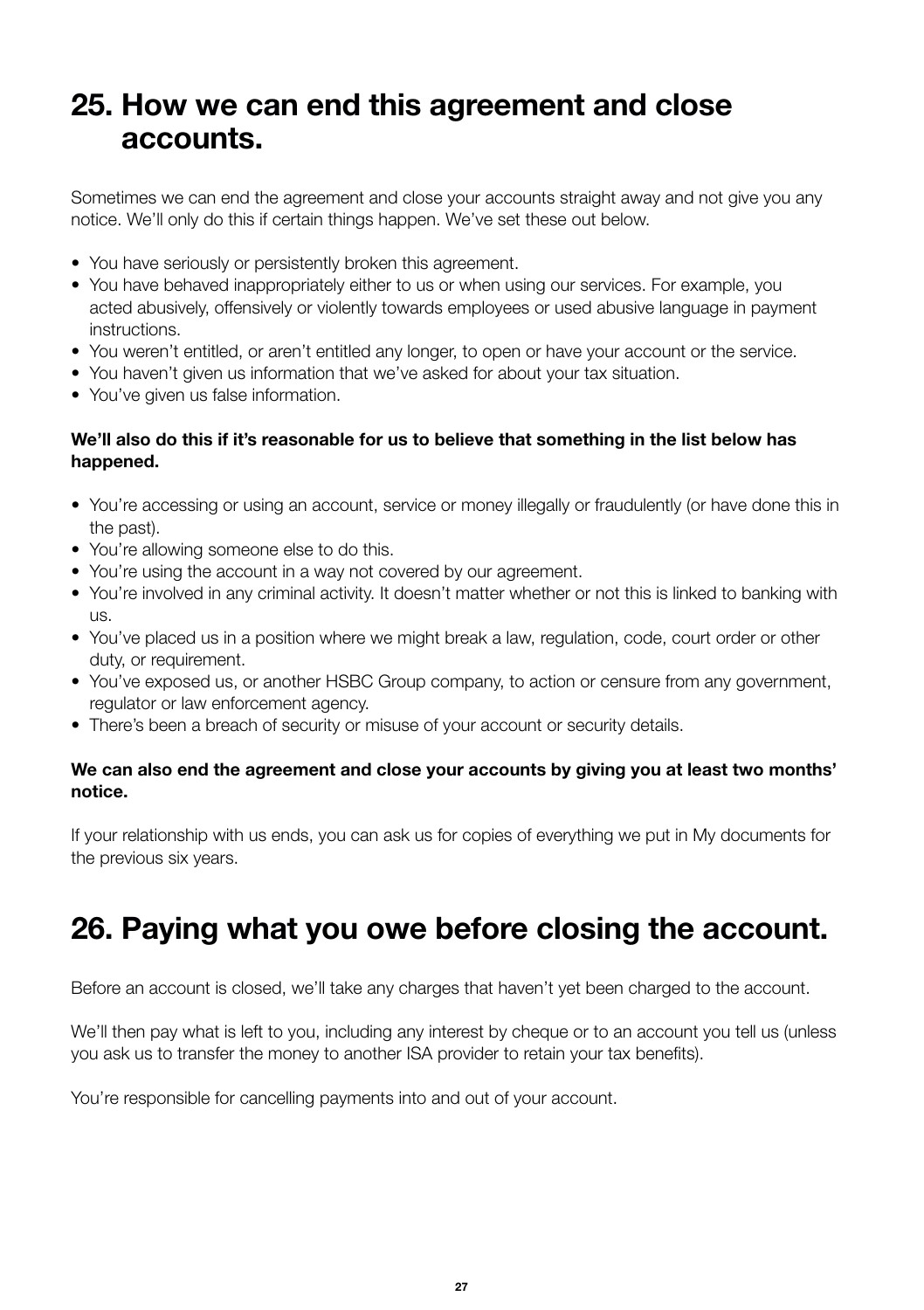### **27. Transferring this agreement.**

| Can we transfer this agreement?                                                                                                                                                                                                                                                                                                            | Can you transfer this agreement?                                                                                                                                                                                                                                                                                                                                                                                                                                                                                                                                                                                                                                                                                                                                                         |
|--------------------------------------------------------------------------------------------------------------------------------------------------------------------------------------------------------------------------------------------------------------------------------------------------------------------------------------------|------------------------------------------------------------------------------------------------------------------------------------------------------------------------------------------------------------------------------------------------------------------------------------------------------------------------------------------------------------------------------------------------------------------------------------------------------------------------------------------------------------------------------------------------------------------------------------------------------------------------------------------------------------------------------------------------------------------------------------------------------------------------------------------|
| No, but we:<br>can delegate any of our roles and<br>responsibilities under this agreement to<br>another person but only if we consider them<br>to be capable of carrying them out;<br>may also appoint another member of the<br>HSBC Group to act as manager of the<br>account. If we do this, we'll give you at least<br>30 days' notice. | No. You can't transfer any of your rights and<br>responsibilities in relation to the agreement, your<br>account, or your account itself, to any other<br>person.<br>But you can at any time transfer:<br>• the money in your account to another ISA<br>manager (if they agree). If you want to do this,<br>you should contact them. They'll pass on your<br>instructions to us:<br>• all (but not part) of the money you've paid into<br>your account in the current tax year,<br>• all (or part) of the money you've paid in over<br>previous tax years.<br>Once we receive a request from another ISA<br>manager, we'll make the transfer within 5 working<br>days of that request. Your new ISA manager will<br>then process the transfer and apply the money to<br>your new account. |

### **28. When we aren't responsible for things that go wrong.**

If something goes wrong, let us know straight away. We'll try to help if we can.

We'll do all we can to carry out our side of the agreement. But there may be times that we can't. We're not responsible for any losses you may have if we aren't able to carry out our responsibilities under this agreement in circumstances like the ones below.

- Where we can't perform our responsibilities for legal or regulatory reasons.
- Where something's happened that we couldn't predict or that isn't normal. And where it's outside our (or our agents' and/or subcontractors') control and that we couldn't have avoided it, even where we used all of our efforts to. For example, industrial action or mechanical failure.

### **29. Which country's courts and laws apply?**

The table below explains what country's courts and laws apply to this agreement and our dealings before you opened your account.

| Laws                     | Courts                                  |
|--------------------------|-----------------------------------------|
| <b>England and Wales</b> | The UK or in the country where you live |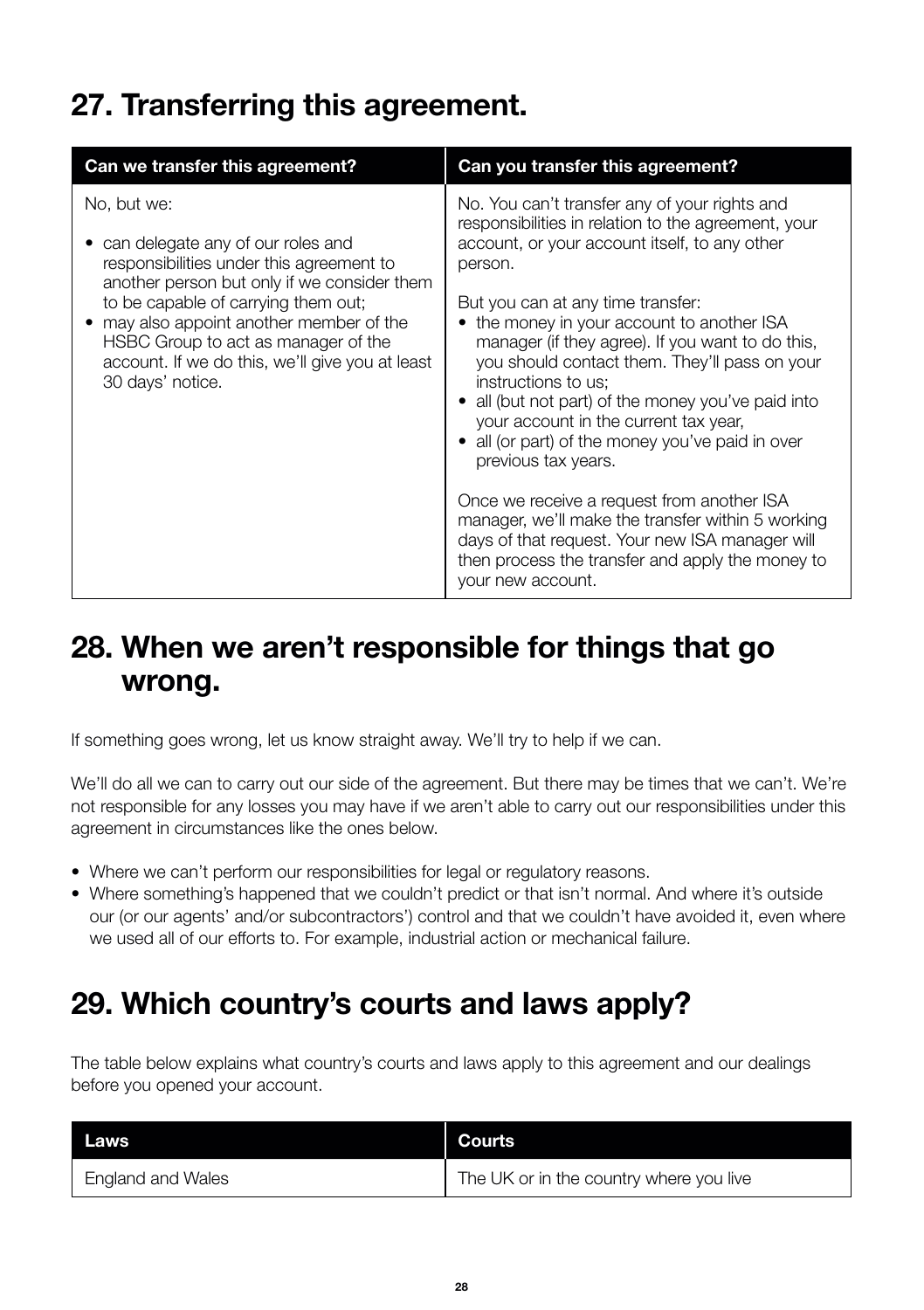# Information to help manage your account.

### **Make sure you read our Privacy Notice.**

We take your privacy seriously. When you open an account with us, we send you our Privacy Notice. This explains how we:

- collect
- $\bullet$  use
- disclose
- transfer; and
- store your information.

It also sets out your rights to your information and when we might need to share it with others. We'll always tell you if we make any changes to the Privacy Notice. You can find the Privacy Notice at **firstdirect.com/privacy** or by calling us.

### **Using your information for payment services**

When you open an account with us, you agree to these account terms. So that we can provide payment services to you, you agree that we can access, process, and keep information you give to us. It won't affect any rights and duties either of us have under data protection laws. You can withdraw your consent by closing your account. If you do this, we'll stop using your information for this purpose, but may continue to process it for other purposes.

### **If you have a complaint**

If you have a complaint, we'll do everything we can to sort out the problem. Contact us using the details in the 'Contact us' section of this document. Within five working days, we'll let you know in writing we've received your complaint. We'll then keep you up to date about our progress until we've finished looking into your complaint.

If you still aren't happy, you may be entitled to refer your complaint to the ombudsman service. Here are the details to use for the UK.



The Financial Ombudsman Service Exchange Tower, London E14 9SR.



 **0800 023 4567** or **0300 123 9123**.



 **complaint.info@financial-ombudsman.org.uk**



 **financial-ombudsman.org.uk**.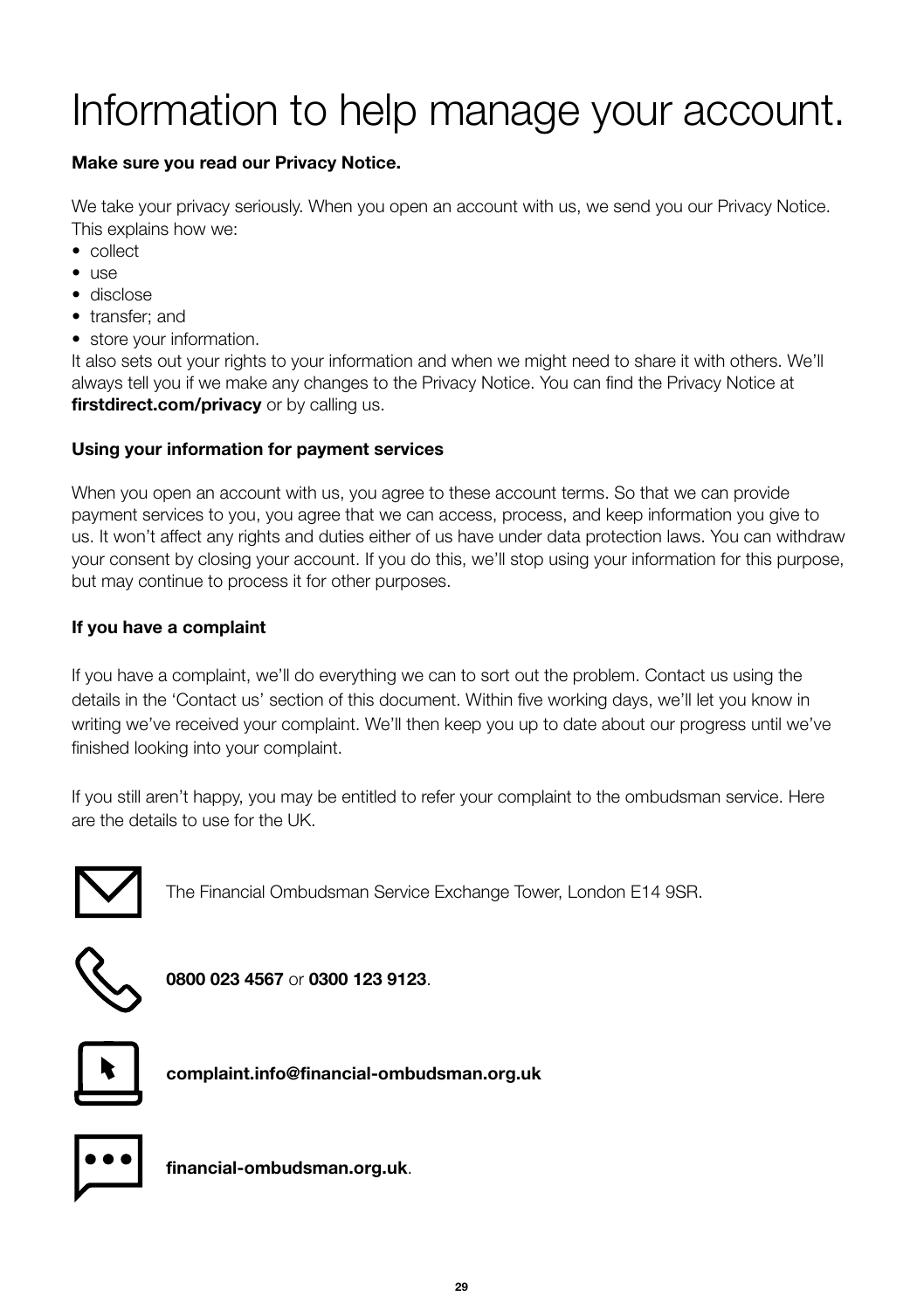### **How your money is protected**

We're covered by the Financial Services Compensation Scheme (FSCS).

The FSCS can pay compensation to depositors if a bank is unable to meet its financial responsibilities. Most depositors are covered by the scheme. In respect of deposits, an eligible depositor is entitled to claim up to the current FSCS limit for deposits. For joint accounts each account holder is treated as having a claim in respect of their share. So, for a joint account held by two eligible depositors, each depositor would have a claim up to the FSCS deposit limit. The maximum amount that could be claimed in total would be twice the current FSCS limit. The FSCS deposit limit relates to the combined amount in all the eligible depositor's accounts with the bank. That includes their share of any joint account, and not to each separate account.

**first direct** is a division of HSBC UK Bank plc (HSBC UK), both of which are part of the HSBC Group, so if you hold deposits with us and HSBC UK, you'll only be eligible for one claim of up to the FSCS deposit limit in total.

For further information about the scheme (including the current limits, amounts covered and eligibility to claim) contact us. You can also visit the FSCS website **fscs.org.uk** or call the FSCS on **020 7741 4100** or **0800 678 1100**. Only compensation related queries should be directed to the FSCS.

### **Unclaimed assets scheme**

We take part in the Unclaimed Assets Scheme. If there has been no activity from you on your account for at least 15 years, we may transfer any money in your account to the unclaimed assets scheme. The scheme is operated by Reclaim Fund Limited. This includes accounts that we've closed but we haven't been able to repay your money to you. We'll tell you at least 30 days before we transfer the money. If we haven't already, we may then close your account. You'll still have the right to your money. You should ask us for information about how to get your money back. If we transfer the money in this way, it doesn't affect any protection you have under the Financial Services Compensation Scheme.

Further information to help you find lost accounts can be found at **mylostaccount.org.uk** 

### **Authorisation details**

**first direct** is a division of HSBC UK Bank plc.

HSBC UK Bank plc is authorised by the Prudential Regulation Authority and regulated by the Financial Conduct Authority and the Prudential Regulation Authority. Our Financial Services Register number is 765112. You can check these details by visiting the Financial Conduct Authority's website **fca.org.uk**  or contacting them on **0800 111 6768.**

HSBC UK Bank plc is a company incorporated under the laws of England and Wales with company registration number 09928412. Its registered office is at 1 Centenary Square, Birmingham B1 1HQ. HSBC UK Bank plc's registered VAT Number is GB 365684514.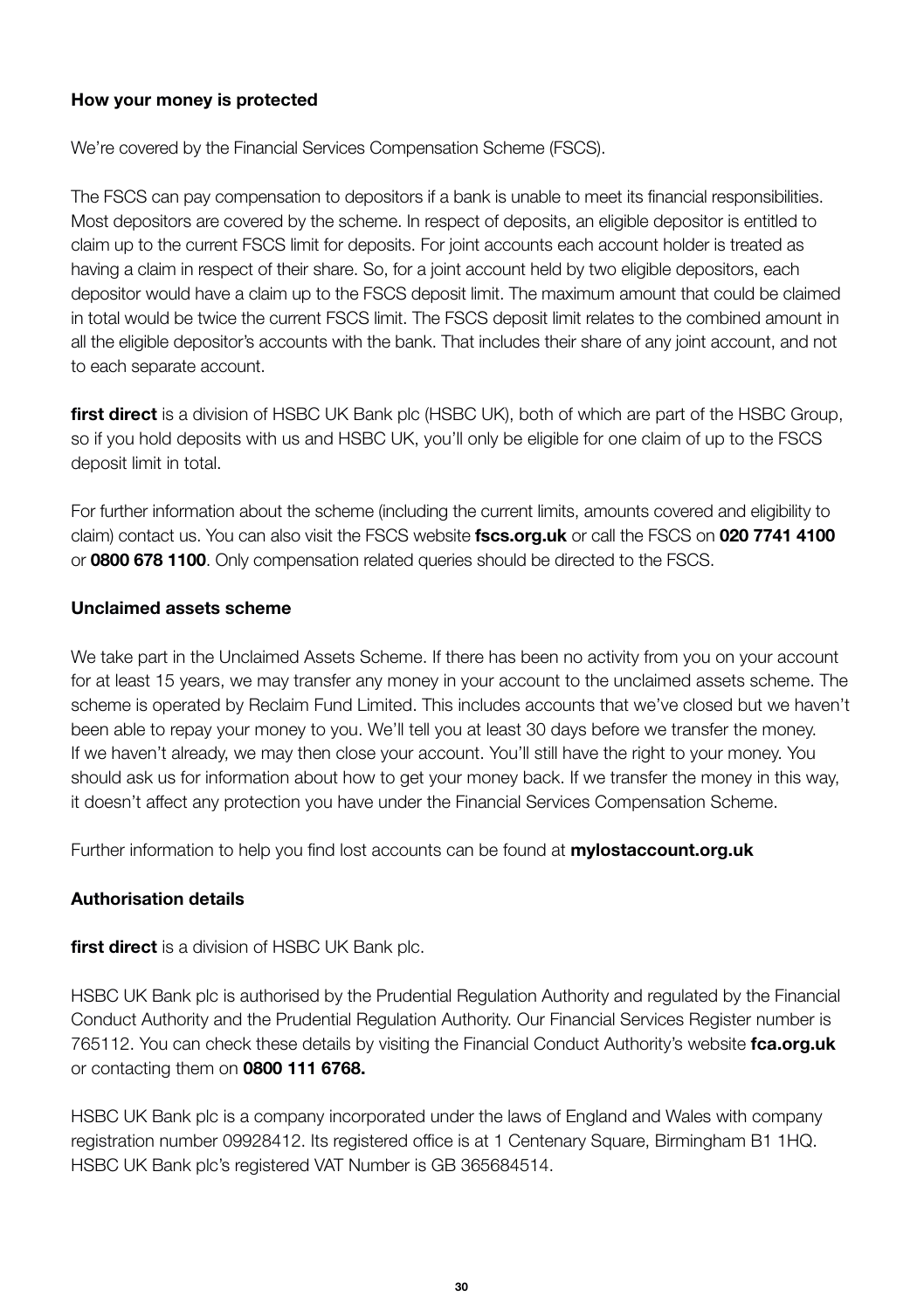### **Accessibility**

To find out more about our accessible services visit **firstdirect.com/accessibility**.

**If you'd like this in another format such as large print, Braille or audio, contact us**. A text-phone service is available for customers with hearing and/or speech impairments. If you use your own textphone you can call us on **03 456 100 147** (**+44 113 234 5678** from outside the UK).

BSL Video Relay Service is also available. For more information visit **firstdirect.com/contact-us**.